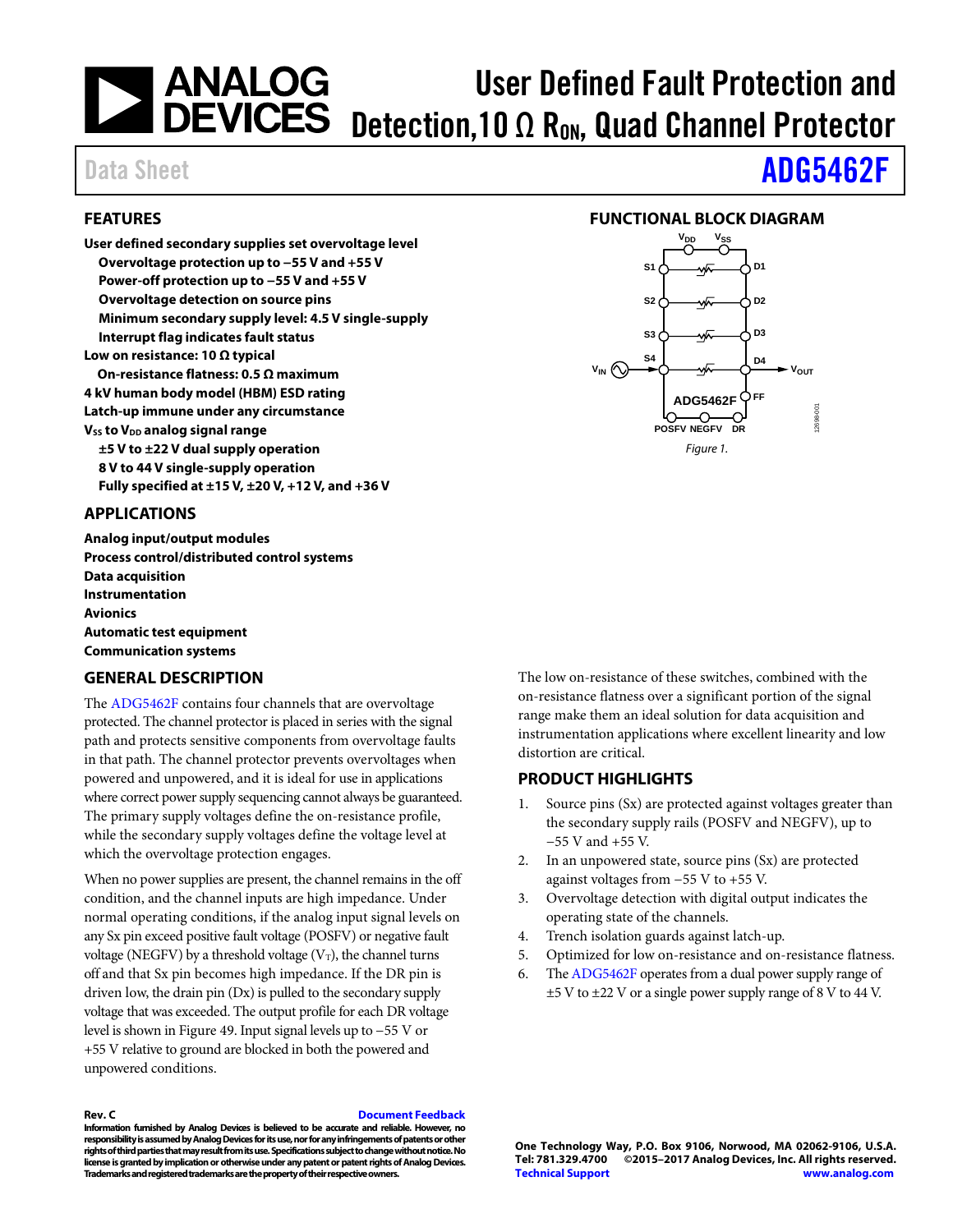## TABLE OF CONTENTS

| Continuous Current per Channel, Sx or Dx 10      |  |
|--------------------------------------------------|--|
|                                                  |  |
|                                                  |  |
| Pin Configurations and Function Descriptions  12 |  |
|                                                  |  |

#### <span id="page-1-0"></span>**REVISION HISTORY**

#### **10/2017—Rev. B to Rev. C**

| Changes to Fault Drain Leakage Current With Overvoltage |  |
|---------------------------------------------------------|--|
|                                                         |  |
| Changes to Fault Drain Leakage Current With Overvoltage |  |
|                                                         |  |
| Changes to Fault Drain Leakage Current With Overvoltage |  |
|                                                         |  |
|                                                         |  |
|                                                         |  |

#### **1/2016—Rev. A to Rev. B**

| Changes to Channel On Leakage, I <sub>D</sub> (On), I <sub>s</sub> (On) Maximum |  |
|---------------------------------------------------------------------------------|--|
|                                                                                 |  |
|                                                                                 |  |
|                                                                                 |  |

#### **5/2015—Rev. 0 to Rev. A**

| Changes to Drain Leakage Current, I <sub>D</sub> , with Overvoltage |  |
|---------------------------------------------------------------------|--|
|                                                                     |  |
| Changes to Drain Leakage Current, I <sub>D</sub> , with Overvoltage |  |
|                                                                     |  |
|                                                                     |  |
|                                                                     |  |
| Added Figure 3; Renumbered Sequentially  12                         |  |
|                                                                     |  |
|                                                                     |  |
|                                                                     |  |
|                                                                     |  |
|                                                                     |  |

**1/2015—Revision 0: Initial Version**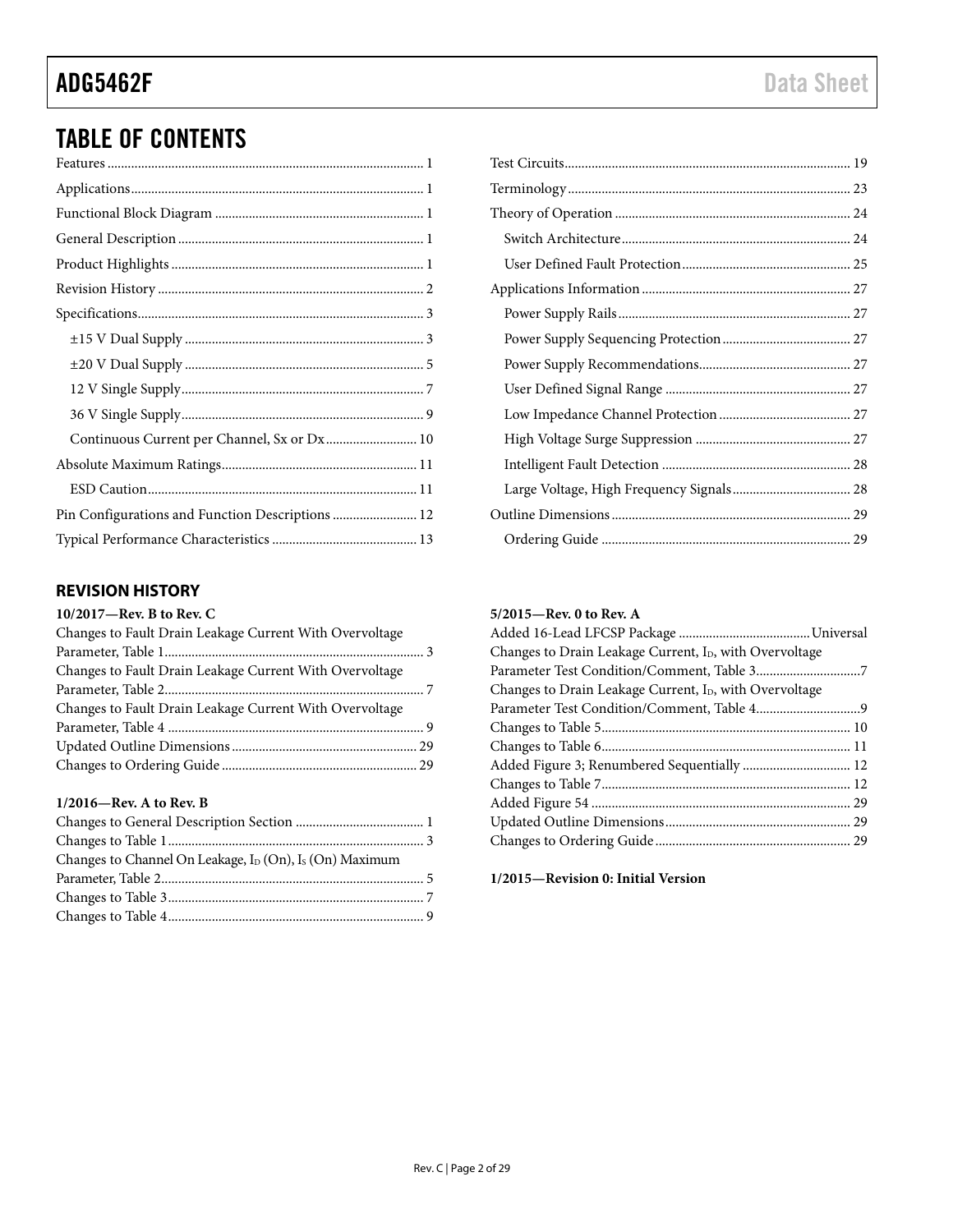## <span id="page-2-0"></span>**SPECIFICATIONS**

### <span id="page-2-1"></span>**±15 V DUAL SUPPLY**

V<sub>DD</sub> = 15 V ± 10%, V<sub>SS</sub> = −15 V ± 10%, GND = 0 V, C<sub>DECOUPLING</sub> = 0.1 µF, unless otherwise noted.

#### **Table 1.**

|                                                              |                 | $-40^{\circ}$ C to | $-40^{\circ}$ C to   |              |                                                                                                      |
|--------------------------------------------------------------|-----------------|--------------------|----------------------|--------------|------------------------------------------------------------------------------------------------------|
| <b>Parameter</b>                                             | $+25^{\circ}$ C | $+85^{\circ}$ C    | $+125^{\circ}$ C     | Unit         | <b>Test Conditions/Comments</b>                                                                      |
| <b>ANALOG SWITCH</b>                                         |                 |                    |                      |              | $V_{DD} = +13.5 V, V_{SS} = -13.5 V,$ see Figure 35                                                  |
| Analog Signal Range                                          |                 |                    | $V_{DD}$ to $V_{SS}$ | $\vee$       |                                                                                                      |
| On Resistance, Ron                                           | 10              |                    |                      | $\Omega$ typ | $V_s = \pm 10 V$ , $I_s = -10$ mA                                                                    |
|                                                              | 11.2            | 14                 | 16.5                 | $\Omega$ max |                                                                                                      |
|                                                              | 9.5             |                    |                      | $\Omega$ typ | $V_s = \pm 9 V$ , $I_s = -10$ mA                                                                     |
|                                                              | 10.7            | 13.5               | 16                   | $\Omega$ max |                                                                                                      |
| On-Resistance Match Between Channels, ΔR <sub>ON</sub>       | 0.05            |                    |                      | $\Omega$ typ | $V_s = \pm 10 V$ , $I_s = -10$ mA                                                                    |
|                                                              | 0.5             | 0.6                | 0.7                  | $\Omega$ max |                                                                                                      |
|                                                              | 0.05            |                    |                      | $\Omega$ typ | $V_s = \pm 9 V$ , $I_s = -10$ mA                                                                     |
|                                                              | 0.35            | 0.5                | 0.5                  | $\Omega$ max |                                                                                                      |
| On-Resistance Flatness, RFLAT(ON)                            | 0.6             |                    |                      | $\Omega$ typ | $V_s = \pm 10 V$ , $I_s = -10$ mA                                                                    |
|                                                              | 0.9             | 1.1                | 1.1                  | $\Omega$ max |                                                                                                      |
|                                                              | 0.1             |                    |                      | $\Omega$ typ | $V_s = \pm 9 V$ , $I_s = -10$ mA                                                                     |
|                                                              | 0.4             | 0.5                | 0.5                  | $\Omega$ max |                                                                                                      |
| Threshold Voltage, VT                                        | 0.7             |                    |                      | V typ        | See Figure 23                                                                                        |
| <b>LEAKAGE CURRENTS</b>                                      |                 |                    |                      |              | $V_{DD}$ = +16.5 V, V <sub>ss</sub> = -16.5 V                                                        |
| Channel On Leakage, I <sub>D</sub> (On), I <sub>S</sub> (On) | ±0.3            |                    |                      | nA typ       | $V_s = V_D = \pm 10 V$ , see Figure 36                                                               |
|                                                              | ±1.5            | ±2.0               | $\pm 4.5$            | nA max       |                                                                                                      |
| <b>FAULT</b>                                                 |                 |                    |                      |              |                                                                                                      |
| Source Leakage Current, Is                                   |                 |                    |                      |              |                                                                                                      |
| With Overvoltage                                             |                 |                    | ±78                  | µA typ       | $V_{DD}$ = +16.5 V, V <sub>ss</sub> = -16.5 V, GND = 0 V,<br>$V_s = \pm 55$ V, see Figure 37         |
| Power Supplies Grounded or Floating                          |                 |                    | ±40                  | µA typ       | $V_{DD} = 0$ V or floating, $V_{SS} = 0$ V or floating,<br>$GND = 0 V, VS = \pm 55 V,$ see Figure 38 |
| Drain Leakage Current, I <sub>D</sub>                        |                 |                    |                      |              | $DR = floating$ or $V_{DD}$                                                                          |
| With Overvoltage                                             | ±2.0            |                    |                      | nA typ       | $V_{DD}$ = +16.5 V, V <sub>ss</sub> = -16.5 V, GND = 0 V,<br>$V_s = \pm 55$ V, see Figure 37         |
|                                                              | ±20             | ±30                | ±65                  | nA max       |                                                                                                      |
| Power Supplies Grounded                                      | ±10             |                    |                      | nA typ       | $V_{DD} = 0 V, V_{SS} = 0 V, GND = 0 V,$                                                             |
|                                                              |                 |                    |                      |              | $V_s = \pm 55$ V, see Figure 38                                                                      |
|                                                              | ±30             | ±50                | ±100                 | nA max       |                                                                                                      |
| <b>Power Supplies Floating</b>                               | ±10             | ±10                | ±10                  | µA typ       | $V_{DD}$ = floating, $V_{SS}$ = floating, GND = 0 V,<br>$V_s = \pm 55$ V, see Figure 38              |
| DIGITAL INPUTS/OUTPUTS (DR/FF)                               |                 |                    |                      |              |                                                                                                      |
| Input Voltage High, VINH                                     |                 |                    | 2.0                  | V min        |                                                                                                      |
| Input Voltage Low, VINL                                      |                 |                    | 0.8                  | V max        |                                                                                                      |
| Input Current, I <sub>INL</sub> or I <sub>INH</sub>          | ±0.7            |                    |                      | µA typ       | $V_{IN} = V_{GND}$ or $V_{DD}$                                                                       |
|                                                              |                 |                    | ±1.2                 | µA max       |                                                                                                      |
| Digital Input Capacitance, CIN                               | 5.0             |                    |                      | pF typ       |                                                                                                      |
| Output Voltage High, V <sub>OH</sub>                         | 2.0             |                    |                      | V min        |                                                                                                      |
| Output Voltage Low, V <sub>OL</sub>                          | 0.8             |                    |                      | V max        |                                                                                                      |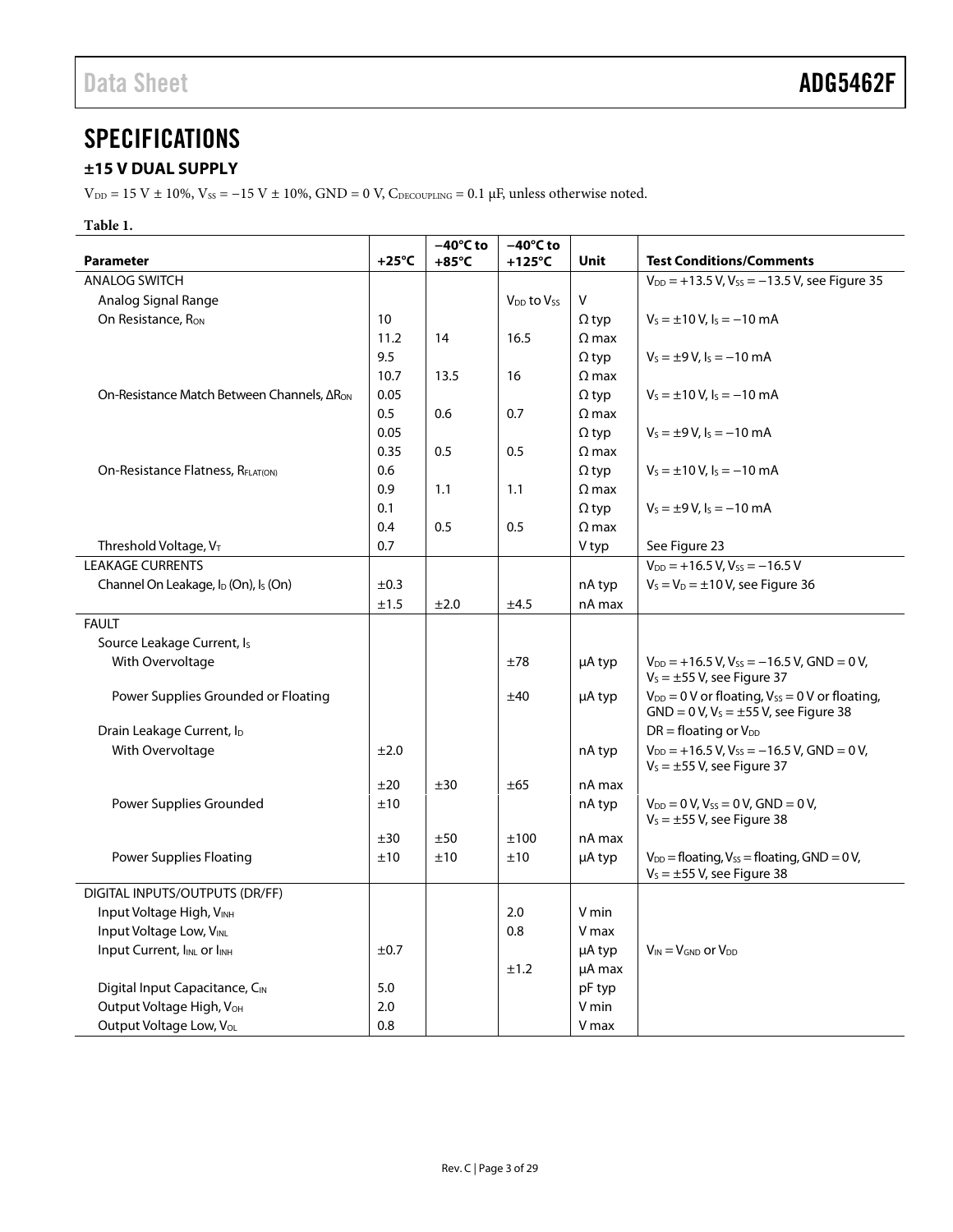|                                                                       |                 | $-40^{\circ}$ C to | $-40^{\circ}$ C to |             |                                                                                                 |
|-----------------------------------------------------------------------|-----------------|--------------------|--------------------|-------------|-------------------------------------------------------------------------------------------------|
| <b>Parameter</b>                                                      | $+25^{\circ}$ C | $+85^{\circ}$ C    | $+125^{\circ}$ C   | <b>Unit</b> | <b>Test Conditions/Comments</b>                                                                 |
| DYNAMIC CHARACTERISTICS <sup>1</sup>                                  |                 |                    |                    |             |                                                                                                 |
| Overvoltage Response Time, tRESPONSE                                  | 460             |                    |                    | ns typ      | $R_L = 1 k\Omega$ , C <sub>L</sub> = 2 pF, see Figure 42                                        |
|                                                                       | 585             | 615                | 630                | ns max      |                                                                                                 |
| <b>Overvoltage Recovery Time, tRECOVERY</b>                           | 720             |                    |                    | ns typ      | $R_L = 1 k\Omega$ , C <sub>L</sub> = 2 pF, see Figure 43                                        |
|                                                                       | 930             | 1050               | 1100               | ns max      |                                                                                                 |
| Drain Pull-Up/Pull-Down Time Following<br>Overvoltage, tRESPONSE (DR) | $\overline{4}$  |                    |                    | us typ      | $C_L = 12$ pF, see Figure 47                                                                    |
| Interrupt Flag Response Time, tDIGRESP                                | 85              |                    | 115                | ns typ      | $C_L = 12$ pF, see Figure 44                                                                    |
| Interrupt Flag Recovery Time, tDIGREC                                 | 60              |                    | 85                 | us typ      | $C_L = 12$ pF, see Figure 45                                                                    |
|                                                                       | 600             |                    |                    | ns typ      | $C_L = 12$ pF, $R_{PULLUP} = 1$ k $\Omega$ , see Figure 46                                      |
| Channel-to-Channel Crosstalk                                          | $-90$           |                    |                    | dB typ      | $R_L$ = 50 $\Omega$ , C <sub>L</sub> = 5 pF, f = 1 MHz, see Figure 39                           |
| Total Harmonic Distortion Plus Noise, THD + N                         | 0.0015          |                    |                    | % typ       | $R_L = 10 \text{ k}\Omega$ , $V_S = 15 \text{ V p-p}$ ,<br>$f = 20$ Hz to 20 kHz, see Figure 41 |
| -3 dB Bandwidth                                                       | 318             |                    |                    | MHz typ     | $R_L$ = 50 $\Omega$ , C <sub>L</sub> = 5 pF, see Figure 40                                      |
| <b>Insertion Loss</b>                                                 | $-0.8$          |                    |                    | dB typ      | $R_L$ = 50 $\Omega$ , C <sub>L</sub> = 5 pF, f = 1 MHz, see Figure 40                           |
| $C_D$ (On), $C_S$ (On)                                                | 24              |                    |                    | pF typ      | $V_s = 0 V, f = 1 MHz$                                                                          |
| POWER REQUIREMENTS                                                    |                 |                    |                    |             | $V_{DD}$ = POSFV = +16.5 V, Vss = NEGFV = -16.5 V,<br>$GND = 0V$                                |
| Normal Mode                                                           |                 |                    |                    |             |                                                                                                 |
| $I_{DD}$                                                              | 0.9             |                    |                    | mA typ      |                                                                                                 |
| POSFV                                                                 | 0.1             |                    |                    | mA typ      |                                                                                                 |
| $IDD + IPOSEV$                                                        | 1.2             |                    | 1.3                | mA max      |                                                                                                 |
| <b>GND</b>                                                            | 0.4             |                    |                    | mA typ      |                                                                                                 |
|                                                                       | 0.55            |                    | 0.6                | mA max      |                                                                                                 |
| $\mathsf{lss}$                                                        | 0.5             |                    |                    | mA typ      |                                                                                                 |
| <b>NEGEV</b>                                                          | 0.1             |                    |                    | mA typ      |                                                                                                 |
| $\mathsf{lss}$ + $\mathsf{l}$ <sub>NEGFV</sub>                        | 0.65            |                    | 0.7                | mA max      |                                                                                                 |
| <b>Fault Mode</b>                                                     |                 |                    |                    |             | $V_5 = \pm 55 V$                                                                                |
| ln <sub>D</sub>                                                       | 1.2             |                    |                    | mA typ      |                                                                                                 |
| <b>IPOSEV</b>                                                         | 0.1             |                    |                    | mA typ      |                                                                                                 |
| $I_{DD}$ + $I_{POSFV}$                                                | 1.6             |                    | 1.8                | mA max      |                                                                                                 |
| <b>IGND</b>                                                           | 0.8             |                    |                    | mA typ      |                                                                                                 |
|                                                                       | 1.0             |                    | 1.1                | mA max      |                                                                                                 |
| $I_{SS}$                                                              | 0.5             |                    |                    | mA typ      |                                                                                                 |
| <b>NEGFV</b>                                                          | 0.1             |                    |                    | mA typ      |                                                                                                 |
| $\mathsf{lss}$ + $\mathsf{l}$ <sub>NEGFV</sub>                        | 1.0             |                    | 1.8                | mA max      |                                                                                                 |
| V <sub>DD</sub> /V <sub>ss</sub>                                      |                 |                    | ±5                 | V min       | $GND = 0V$                                                                                      |
|                                                                       |                 |                    | ±22                | V max       | $GND = 0V$                                                                                      |

<sup>1</sup> Guaranteed by design; not subject to production test.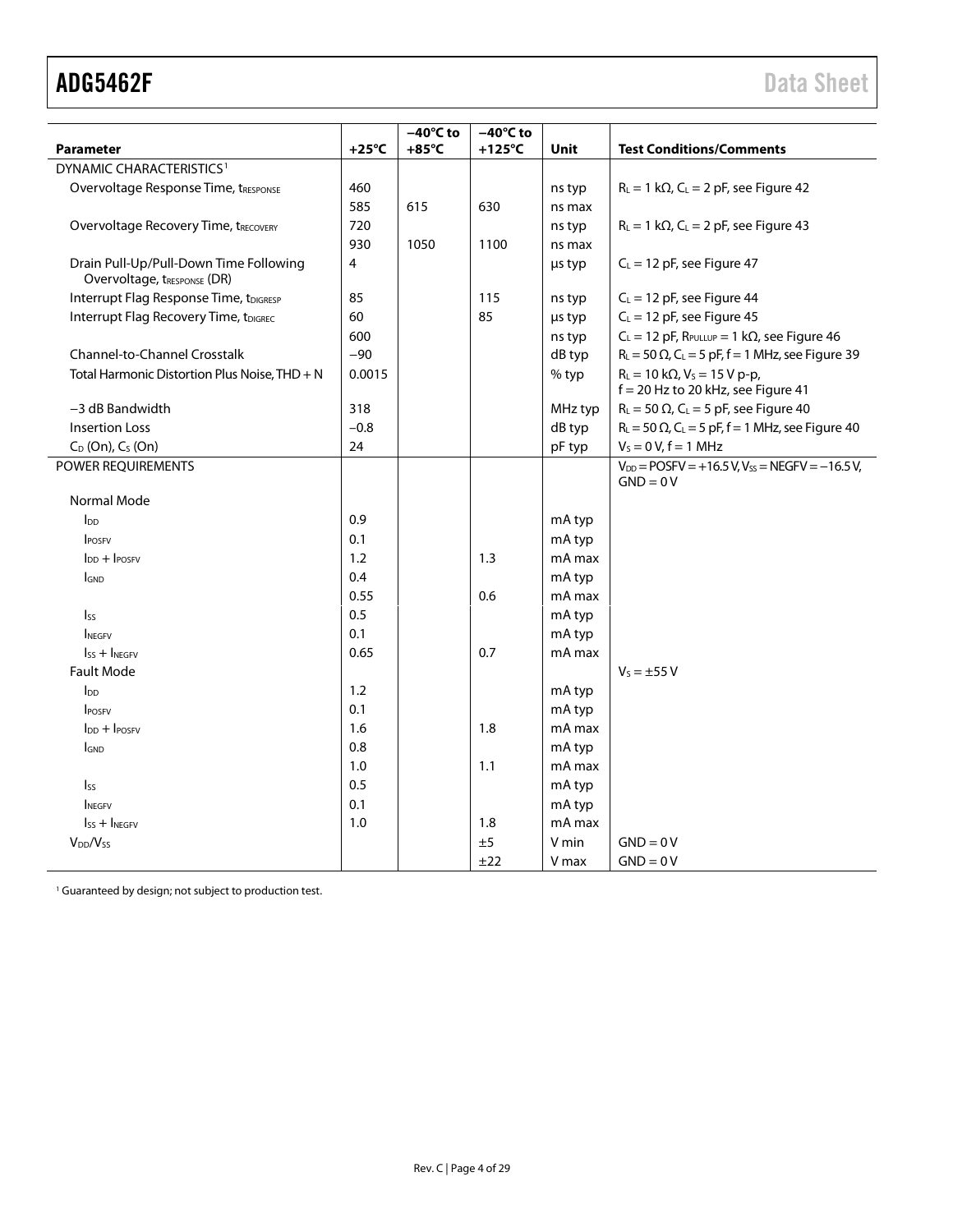### <span id="page-4-0"></span>**±20 V DUAL SUPPLY**

V<sub>DD</sub> = 20 V ± 10%, V<sub>SS</sub> = -20 V ± 10%, GND = 0 V, C<sub>DECOUPLING</sub> = 0.1 μF, unless otherwise noted.

#### **Table 2.**

|                                                              |                 | $-40^{\circ}$ C to | $-40^{\circ}$ C to                 |              |                                                                                                              |
|--------------------------------------------------------------|-----------------|--------------------|------------------------------------|--------------|--------------------------------------------------------------------------------------------------------------|
| <b>Parameter</b>                                             | $+25^{\circ}$ C | $+85^{\circ}$ C    | $+125^{\circ}$ C                   | Unit         | <b>Test Conditions/Comments</b>                                                                              |
| <b>ANALOG SWITCH</b>                                         |                 |                    |                                    |              | $V_{DD} = +18 V, V_{SS} = -18 V$ , see Figure 35                                                             |
| Analog Signal Range                                          |                 |                    | V <sub>DD</sub> to V <sub>ss</sub> | V            |                                                                                                              |
| On Resistance, R <sub>ON</sub>                               | 10              |                    |                                    | $\Omega$ typ | $V_s = \pm 15$ V, $I_s = -10$ mA                                                                             |
|                                                              | 11.5            | 14.5               | 16.5                               | $\Omega$ max |                                                                                                              |
|                                                              | 9.5             |                    |                                    | $\Omega$ typ | $V_s = \pm 13.5$ V, $I_s = -10$ mA                                                                           |
|                                                              | 11              | 14                 | 16.5                               | $\Omega$ max |                                                                                                              |
| On-Resistance Match Between Channels, ΔR <sub>ON</sub>       | 0.05            |                    |                                    | $\Omega$ typ | $V_s = \pm 15$ V, $I_s = -10$ mA                                                                             |
|                                                              | 0.35            | 0.5                | 0.5                                | $\Omega$ max |                                                                                                              |
|                                                              | 0.05            |                    |                                    | $\Omega$ typ | $V_s = \pm 13.5$ V, $I_s = -10$ mA                                                                           |
|                                                              | 0.35            | 0.5                | 0.5                                | $\Omega$ max |                                                                                                              |
| On-Resistance Flatness, R <sub>FLAT(ON)</sub>                | 1.0             |                    |                                    | $\Omega$ typ | $V_s = \pm 15$ V, $I_s = -10$ mA                                                                             |
|                                                              | 1.4             | 1.5                | 1.5                                | $\Omega$ max |                                                                                                              |
|                                                              | 0.1             |                    |                                    | $\Omega$ typ | $V_s = \pm 13.5$ V, $I_s = -10$ mA                                                                           |
|                                                              | 0.4             | 0.5                | 0.5                                | $\Omega$ max |                                                                                                              |
| Threshold Voltage, VT                                        | 0.7             |                    |                                    | V typ        | See Figure 23                                                                                                |
| <b>LEAKAGE CURRENTS</b>                                      |                 |                    |                                    |              | $V_{DD}$ = +22 V, V <sub>ss</sub> = -22 V                                                                    |
| Channel On Leakage, I <sub>D</sub> (On), I <sub>S</sub> (On) | ±0.3            |                    |                                    | nA typ       | $V_s = V_D = \pm 15$ V, see Figure 36                                                                        |
|                                                              | ±1.5            | ±2.0               | ±4.5                               | nA max       |                                                                                                              |
| <b>FAULT</b>                                                 |                 |                    |                                    |              |                                                                                                              |
|                                                              |                 |                    |                                    |              |                                                                                                              |
| Source Leakage Current, Is                                   |                 |                    |                                    |              |                                                                                                              |
| With Overvoltage                                             |                 |                    | ±78                                | µA typ       | $V_{DD}$ = +22 V, V <sub>ss</sub> = -22 V, GND = 0 V,<br>$V_s = \pm 55$ V, see Figure 37                     |
| Power Supplies Grounded or Floating                          |                 |                    | ±40                                | µA typ       | $V_{DD} = 0$ V or floating, $V_{SS} = 0$ V or<br>floating, $GND = 0 V$ , $V_S = \pm 55 V$ ,<br>see Figure 38 |
| Drain Leakage Current, I <sub>D</sub>                        |                 |                    |                                    |              | $DR = floating or VDD$                                                                                       |
| With Overvoltage                                             | ±5.0            |                    |                                    | nA typ       | $V_{DD}$ = +22 V, V <sub>ss</sub> = -22 V, GND = 0 V,<br>$V_s = \pm 55$ V, see Figure 37                     |
|                                                              | ±1.0            | ±1.0               | ±1.0                               | µA max       |                                                                                                              |
| Power Supplies Grounded                                      | ±10             |                    |                                    | nA typ       | $V_{DD} = 0 V$ , $V_{SS} = 0 V$ , GND = 0V,<br>$V_s = \pm 55$ V, see Figure 38                               |
|                                                              | ±30             | ±50                | ±100                               | nA max       |                                                                                                              |
| <b>Power Supplies Floating</b>                               | ±10             | ±10                | ±10                                | µA typ       | $V_{DD}$ = floating, $V_{SS}$ = floating, GND = 0 V,                                                         |
|                                                              |                 |                    |                                    |              | $V_s = \pm 55$ V, see Figure 38                                                                              |
| <b>DIGITAL INPUTS/OUTPUTS</b>                                |                 |                    |                                    |              |                                                                                                              |
| Input Voltage High, VINH                                     |                 |                    | 2.0                                | V min        |                                                                                                              |
| Input Voltage Low, VINL                                      |                 |                    | 0.8                                | V max        |                                                                                                              |
| Input Current, I <sub>INL</sub> or I <sub>INH</sub>          | 0.7             |                    |                                    | µA typ       | $V_{IN} = V_{GND}$ or $V_{DD}$                                                                               |
|                                                              |                 |                    | 1.2                                | µA max       |                                                                                                              |
| Digital Input Capacitance, CIN                               | 5.0             |                    |                                    | pF typ       |                                                                                                              |
| Output Voltage High, VOH                                     | 2.0             |                    |                                    | V min        |                                                                                                              |
| Output Voltage Low, VoL                                      | 0.8             |                    |                                    | V max        |                                                                                                              |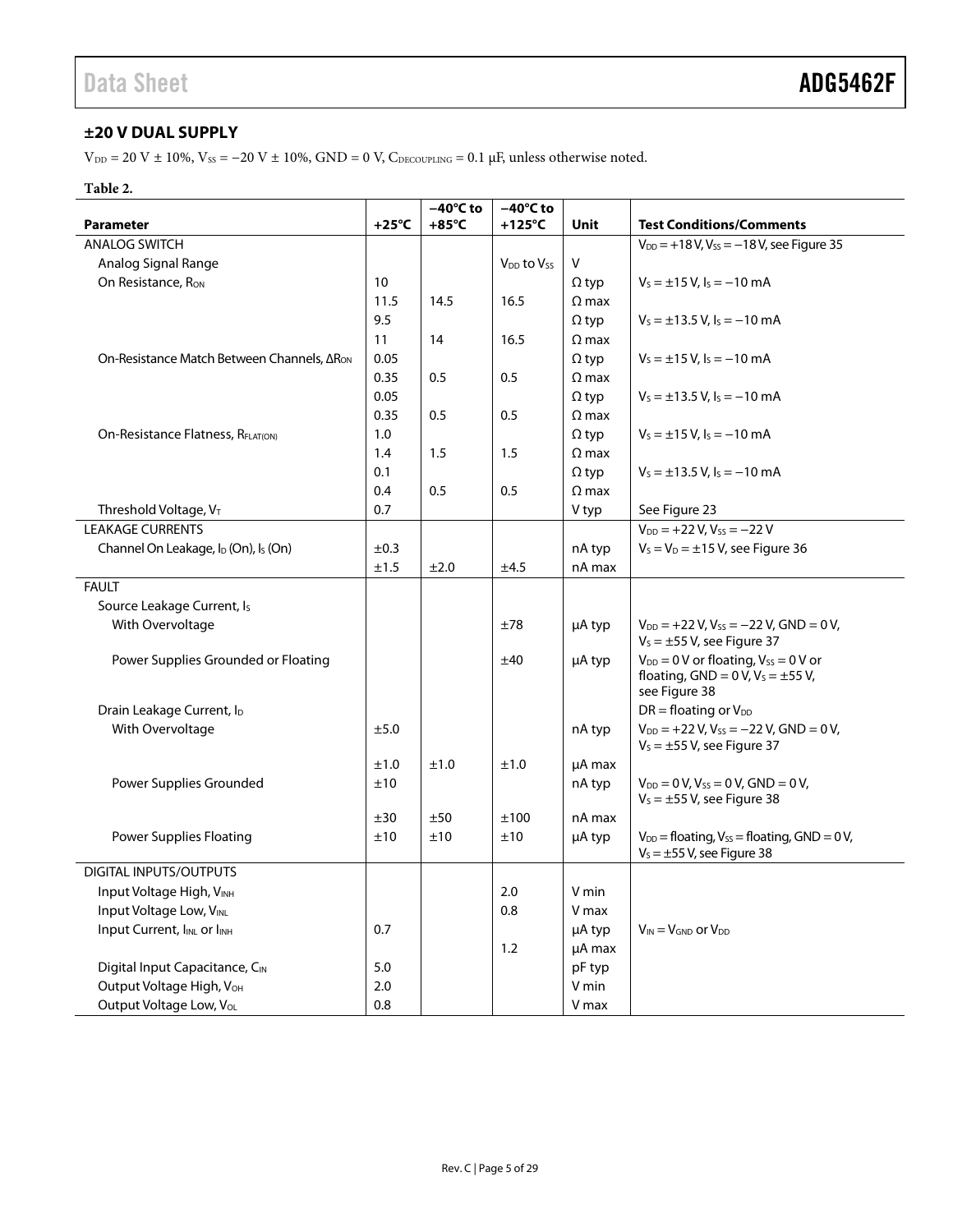| <b>Parameter</b>                                                      | $+25^{\circ}$ C | $-40^{\circ}$ C to<br>$+85^{\circ}$ C | $-40^{\circ}$ C to<br>$+125^{\circ}$ C | Unit    | <b>Test Conditions/Comments</b>                                                 |
|-----------------------------------------------------------------------|-----------------|---------------------------------------|----------------------------------------|---------|---------------------------------------------------------------------------------|
| DYNAMIC CHARACTERISTICS <sup>1</sup>                                  |                 |                                       |                                        |         |                                                                                 |
| Overvoltage Response Time, tRESPONSE                                  | 370             |                                       |                                        | ns typ  | $R_L = 1 k\Omega$ , $C_L = 2 pF$ , see Figure 42                                |
|                                                                       | 480             | 500                                   | 515                                    | ns max  |                                                                                 |
| <b>Overvoltage Recovery Time, tRECOVERY</b>                           | 840             |                                       |                                        | ns typ  | $R_L = 1 k\Omega$ , $C_L = 2 pF$ , see Figure 43                                |
|                                                                       | 1200            | 1400                                  | 1700                                   | ns max  |                                                                                 |
| Drain Pull-Up/Pull-Down Time Following<br>Overvoltage, tRESPONSE (DR) | 4               |                                       |                                        | µs typ  | $C_L = 12$ pF, see Figure 47                                                    |
| Interrupt Flag Response Time, tDIGRESP                                | 85              |                                       | 115                                    | ns typ  | $C_L = 12$ pF, see Figure 44                                                    |
| Interrupt Flag Recovery Time, tDIGREC                                 | 60              |                                       | 85                                     | µs typ  | $C_L = 12$ pF, see Figure 45                                                    |
|                                                                       | 600             |                                       |                                        | ns typ  | $C_L = 12$ pF, $R_{PULLUP} = 1$ k $\Omega$ , see Figure 46                      |
| <b>Channel-to-Channel Crosstalk</b>                                   | $-90$           |                                       |                                        | dB typ  | $R_L$ = 50 $\Omega$ , C <sub>L</sub> = 5 pF, f = 1 MHz, see Figure 39           |
| Total Harmonic Distortion Plus Noise, THD + N                         | 0.001           |                                       |                                        | % typ   | $R_L = 10 k\Omega$ , $V_S = 20 V p-p$ ,<br>$f = 20$ Hz to 20 kHz, see Figure 41 |
| -3 dB Bandwidth                                                       | 310             |                                       |                                        | MHz typ | $R_L$ = 50 $\Omega$ , C <sub>L</sub> = 5 pF, see Figure 40                      |
| <b>Insertion Loss</b>                                                 | $-0.8$          |                                       |                                        | dB typ  | $R_L$ = 50 $\Omega$ , C <sub>L</sub> = 5 pF, f = 1 MHz, see Figure 40           |
| $C_D$ (On), $C_S$ (On)                                                | 23              |                                       |                                        | pF typ  | $V_s = 0 V, f = 1 MHz$                                                          |
| POWER REQUIREMENTS                                                    |                 |                                       |                                        |         | $V_{DD}$ = POSFV = +22 V, Vss = NEGFV = -22 V                                   |
| Normal Mode                                                           |                 |                                       |                                        |         |                                                                                 |
| $I_{DD}$                                                              | 0.9             |                                       |                                        | mA typ  |                                                                                 |
| <b>IPOSFV</b>                                                         | 0.1             |                                       |                                        | mA typ  |                                                                                 |
| $Inp + IPOSFV$                                                        | 1.2             |                                       | 1.3                                    | mA max  |                                                                                 |
| <b>GND</b>                                                            | 0.4             |                                       |                                        | mA typ  |                                                                                 |
|                                                                       | 0.55            |                                       | 0.6                                    | mA max  |                                                                                 |
| <b>Iss</b>                                                            | 0.5             |                                       |                                        | mA typ  |                                                                                 |
| <b>INEGEV</b>                                                         | 0.1             |                                       |                                        | mA typ  |                                                                                 |
| $\mathsf{lss}$ + $\mathsf{l}$ <sub>NEGEV</sub>                        | 0.65            |                                       | 0.7                                    | mA max  |                                                                                 |
| <b>Fault Mode</b>                                                     |                 |                                       |                                        |         | $V_5 = \pm 55 V$                                                                |
| $\mathsf{In}$                                                         | 1.2             |                                       |                                        | mA typ  |                                                                                 |
| <b>IPOSEV</b>                                                         | 0.1             |                                       |                                        | mA typ  |                                                                                 |
| $\ln$ + $\ln$ $\ln$                                                   | 1.6             |                                       | 1.8                                    | mA max  |                                                                                 |
| <b>I</b> GND                                                          | 0.8             |                                       |                                        | mA typ  |                                                                                 |
|                                                                       | 1.0             |                                       | 1.1                                    | mA max  |                                                                                 |
| $I_{SS}$                                                              | 0.5             |                                       |                                        | mA typ  |                                                                                 |
| <b>INEGFV</b>                                                         | 0.1             |                                       |                                        | mA typ  |                                                                                 |
| $\mathsf{lss}$ + $\mathsf{l}$ <sub>NEGFV</sub>                        | 1.0             |                                       | 1.8                                    | mA max  |                                                                                 |
| V <sub>DD</sub> /V <sub>ss</sub>                                      |                 |                                       | ±5                                     | V min   | $GND = 0V$                                                                      |
|                                                                       |                 |                                       | ±22                                    | V max   | $GND = 0V$                                                                      |

<sup>1</sup> Guaranteed by design; not subject to production test.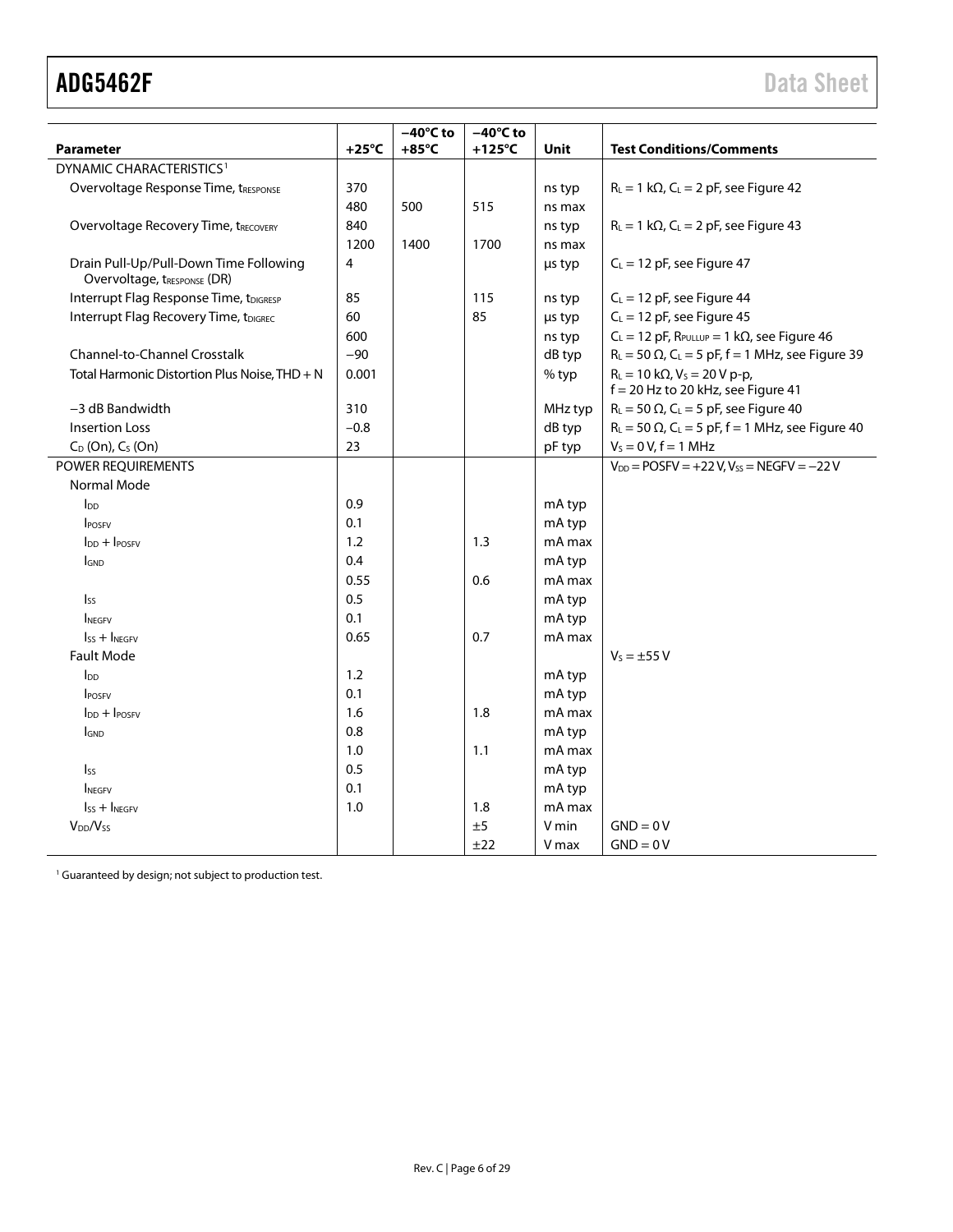### <span id="page-6-0"></span>**12 V SINGLE SUPPLY**

 $\rm{V_{\rm DD}}$  = 12 V  $\pm$  10%,  $\rm{V_{SS}}$  = 0 V, GND = 0 V,  $\rm{C_{\rm DECOUPLING}}$  = 0.1  $\rm{\mu{}F},$  unless otherwise noted.

### **Table 3.**

|                                                              |                 | $-40^{\circ}$ C to | $-40^{\circ}$ C to |              |                                                                                                |
|--------------------------------------------------------------|-----------------|--------------------|--------------------|--------------|------------------------------------------------------------------------------------------------|
| <b>Parameter</b>                                             | $+25^{\circ}$ C | $+85^{\circ}$ C    | $+125^{\circ}$ C   | <b>Unit</b>  | <b>Test Conditions/Comments</b>                                                                |
| <b>ANALOG SWITCH</b>                                         |                 |                    |                    |              | $V_{DD} = +10.8 V, V_{SS} = 0 V,$ see Figure 35                                                |
| Analog Signal Range                                          |                 |                    | $0V$ to $V_{DD}$   | $\mathsf{V}$ |                                                                                                |
| On Resistance, R <sub>ON</sub>                               | 22              |                    |                    | $\Omega$ typ | $V_s = 0$ V to +10 V, $I_s = -10$ mA                                                           |
|                                                              | 24.5            | 31                 | 37                 | $\Omega$ max |                                                                                                |
|                                                              | 10 <sup>°</sup> |                    |                    | $\Omega$ typ | $V_s = +3.5 V$ to $+8.5 V$ , $I_s = -10$ mA                                                    |
|                                                              | 11.2            | 14                 | 16.5               | $\Omega$ max |                                                                                                |
| On-Resistance Match Between Channels, ΔR <sub>ON</sub>       | 0.05            |                    |                    | $\Omega$ typ | $V_s = 0 V$ to +10 V, $I_s = -10$ mA                                                           |
|                                                              | 0.5             | 0.6                | 0.7                | $\Omega$ max |                                                                                                |
|                                                              | 0.05            |                    |                    | $\Omega$ typ | $V_s = +3.5 V$ to $+8.5 V$ , $I_s = -10$ mA                                                    |
|                                                              | 0.5             | 0.6                | 0.7                | $\Omega$ max |                                                                                                |
| On-Resistance Flatness, RELATIONI                            | 12.5            |                    |                    | $\Omega$ typ | $V_s = 0 V$ to +10 V, $I_s = -10$ mA                                                           |
|                                                              | 14.5            | 19                 | 23                 | $\Omega$ max |                                                                                                |
|                                                              | 0.6             |                    |                    | $\Omega$ typ | $V_s = +3.5 V$ to $+8.5 V_t$ , $I_s = -10$ mA                                                  |
|                                                              | 0.9             | 1.1                | 1.3                | $\Omega$ max |                                                                                                |
| Threshold Voltage, VT                                        | 0.7             |                    |                    | V typ        | See Figure 23                                                                                  |
| <b>LEAKAGE CURRENTS</b>                                      |                 |                    |                    |              | $V_{DD} = +13.2 V, V_{SS} = 0 V$                                                               |
| Channel On Leakage, I <sub>D</sub> (On), I <sub>S</sub> (On) | ±0.3            |                    |                    | nA typ       | $V_s = V_D = 1 \text{ V}/10 \text{ V}$ , see Figure 36                                         |
|                                                              | ±1.5            | ±2.0               | ±4.5               | nA max       |                                                                                                |
| <b>FAULT</b>                                                 |                 |                    |                    |              |                                                                                                |
| Source Leakage Current, I <sub>s</sub>                       |                 |                    |                    |              |                                                                                                |
| With Overvoltage                                             |                 |                    | ±78                | µA typ       | $V_{DD} = +13.2 V, V_{SS} = 0 V, GND = 0 V,$                                                   |
|                                                              |                 |                    |                    |              | $V_s = \pm 55$ V, see Figure 37                                                                |
| Power Supplies Grounded or Floating                          |                 |                    | ±40                | μA typ       | $V_{DD} = 0$ V or floating, $V_{SS} = 0$ V or floating,                                        |
|                                                              |                 |                    |                    |              | $GND = 0 V, VS = \pm 55 V,$ see Figure 38                                                      |
| Drain Leakage Current, ID                                    |                 |                    |                    |              | $DR =$ floating or $V_{DD}$                                                                    |
| With Overvoltage                                             | ±2.0            |                    |                    | nA typ       | $V_{DD}$ = +13.2 V, V <sub>ss</sub> = 0 V, GND = 0 V, V <sub>s</sub> = ±55 V,<br>see Figure 37 |
|                                                              | ±20             | ±30                | ±65                | nA max       |                                                                                                |
| Power Supplies Grounded                                      | ±10             |                    |                    | nA typ       | $V_{DD} = 0 V$ , $V_{SS} = 0 V$ , GND = 0V,<br>$V_s = \pm 55$ V, see Figure 38                 |
|                                                              | ±30             | ±50                | ±100               | nA max       |                                                                                                |
| <b>Power Supplies Floating</b>                               | ±10             | ±10                | ±10                | µA typ       | $V_{DD}$ = floating, $V_{SS}$ = floating,                                                      |
|                                                              |                 |                    |                    |              | $GND = 0 V, VS = ±55 V,$ see Figure 38                                                         |
| DIGITAL INPUTS/OUTPUTS                                       |                 |                    |                    |              |                                                                                                |
| Input Voltage High, VINH                                     |                 |                    | 2.0                | V min        |                                                                                                |
| Input Voltage Low, VINL                                      |                 |                    | 0.8                | V max        |                                                                                                |
| Input Current, IINL or IINH                                  | 0.7             |                    |                    | µA typ       | $V_{IN} = V_{GND}$ or $V_{DD}$                                                                 |
|                                                              |                 |                    | 1.2                | µA max       |                                                                                                |
| Digital Input Capacitance, CIN                               | 5.0             |                    |                    | pF typ       |                                                                                                |
| Output Voltage High, V <sub>OH</sub>                         | 2.0             |                    |                    | V min        |                                                                                                |
| Output Voltage Low, Vol.                                     | 0.8             |                    |                    | V max        |                                                                                                |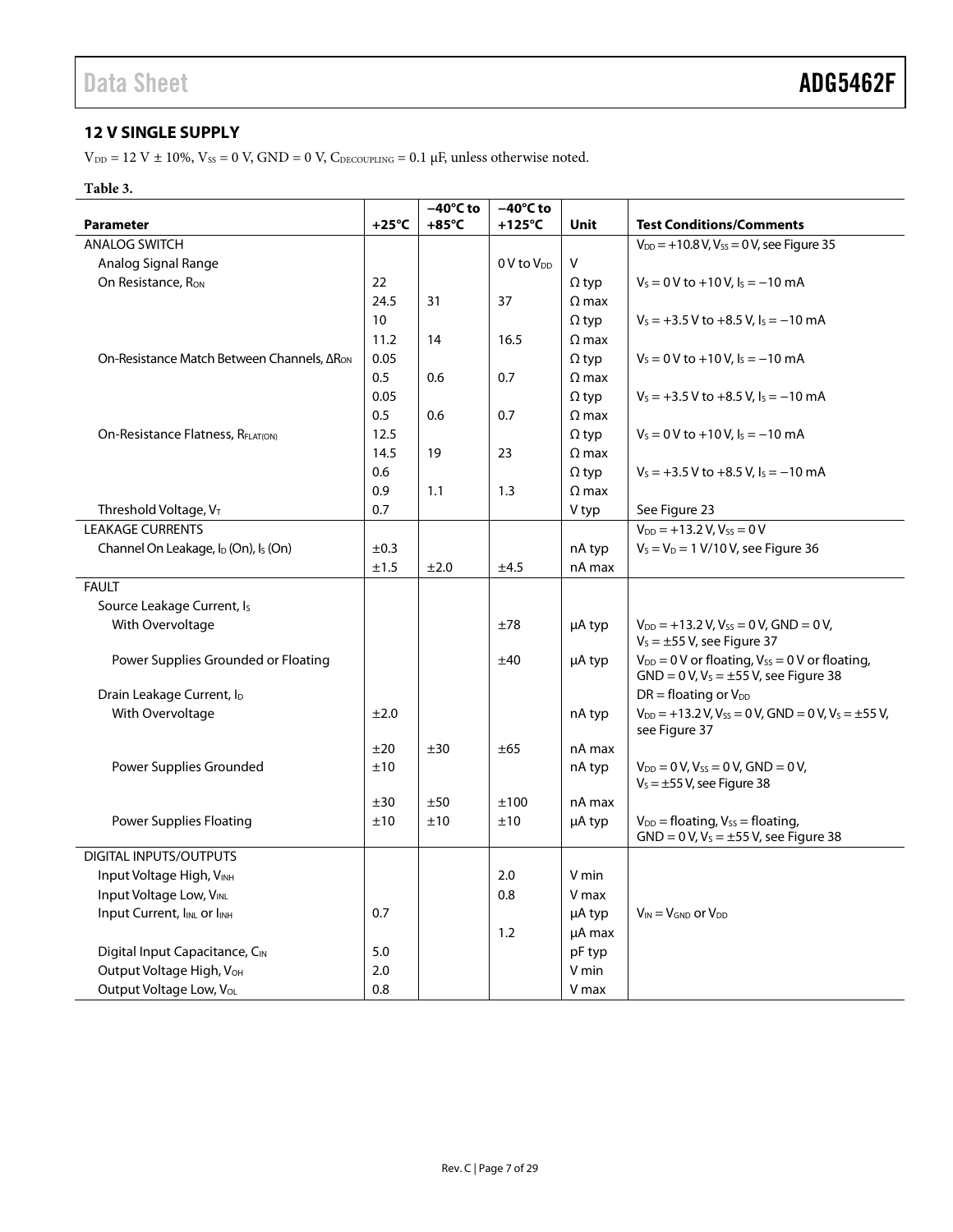|                                                                       |                 | $-40^{\circ}$ C to | $-40^{\circ}$ C to |             |                                                                                        |
|-----------------------------------------------------------------------|-----------------|--------------------|--------------------|-------------|----------------------------------------------------------------------------------------|
| <b>Parameter</b>                                                      | $+25^{\circ}$ C | $+85^{\circ}$ C    | $+125^{\circ}$ C   | <b>Unit</b> | <b>Test Conditions/Comments</b>                                                        |
| DYNAMIC CHARACTERISTICS <sup>1</sup>                                  |                 |                    |                    |             |                                                                                        |
| Overvoltage Response Time, tRESPONSE                                  | 560             |                    |                    | ns typ      | $R_L = 1 k\Omega$ , C <sub>L</sub> = 2 pF, see Figure 42                               |
|                                                                       | 660             | 700                | 720                | ns max      |                                                                                        |
| <b>Overvoltage Recovery Time, tRECOVERY</b>                           | 640             |                    |                    | ns typ      | $R_L = 1 k\Omega$ , C <sub>L</sub> = 2 pF, see Figure 43                               |
|                                                                       | 800             | 865                | 960                | ns max      |                                                                                        |
| Drain Pull-Up/Pull-Down Time Following<br>Overvoltage, tRESPONSE (DR) | 4               |                    |                    | us typ      | $C_L = 12$ pF, see Figure 47                                                           |
| Interrupt Flag Response Time, tDIGRESP                                | 85              |                    | 115                | ns typ      | $C_L = 12$ pF, see Figure 44                                                           |
| Interrupt Flag Recovery Time, tDIGREC                                 | 60              |                    | 85                 | µs typ      | $C_L = 12$ pF, see Figure 45                                                           |
|                                                                       | 600             |                    |                    | ns typ      | $C_L = 12$ pF, $R_{PULLUP} = 1$ k $\Omega$ , see Figure 46                             |
| Channel-to-Channel Crosstalk                                          | $-90$           |                    |                    | dB typ      | $R_L$ = 50 $\Omega$ , C <sub>L</sub> = 5 pF, f = 1 MHz, see Figure 39                  |
| Total Harmonic Distortion Plus Noise, THD + N                         | 0.007           |                    |                    | % typ       | $R_L = 10 k\Omega$ , $V_S = 6 V p-p$ ,<br>$f = 20$ Hz to 20 kHz, see Figure 41         |
| $-3$ dB Bandwidth                                                     | 284             |                    |                    | MHz typ     | $R_L$ = 50 $\Omega$ , C <sub>L</sub> = 5 pF, see Figure 40                             |
| <b>Insertion Loss</b>                                                 | $-0.9$          |                    |                    | dB typ      | $R_L$ = 50 $\Omega$ , C <sub>L</sub> = 5 pF, f = 1 MHz, see Figure 40                  |
| $C_D$ (On), $C_S$ (On)                                                | 25              |                    |                    | pF typ      | $V_s = 6 V, f = 1 MHz$                                                                 |
| POWER REQUIREMENTS                                                    |                 |                    |                    |             | $V_{DD}$ = +13.2 V, V <sub>ss</sub> = 0 V,<br>digital inputs = $0 V$ , 5V, or $V_{DD}$ |
| Normal Mode                                                           |                 |                    |                    |             |                                                                                        |
| $I_{DD}$                                                              | 0.9             |                    |                    | mA typ      |                                                                                        |
| <b>IPOSFV</b>                                                         | 0.1             |                    |                    | mA typ      |                                                                                        |
| $I_{DD} + I_{POSFV}$                                                  | 1.2             |                    | 1.3                | mA max      |                                                                                        |
| <b>IGND</b>                                                           | 0.4             |                    |                    | mA typ      |                                                                                        |
|                                                                       | 0.55            |                    | 0.6                | mA max      |                                                                                        |
| IsS                                                                   | 0.5             |                    |                    | mA typ      |                                                                                        |
| <b>INEGEV</b>                                                         | 0.1             |                    |                    | mA typ      |                                                                                        |
| $I_{SS} + I_{NEGFV}$                                                  | 0.65            |                    | 0.7                | mA max      |                                                                                        |
| <b>Fault Mode</b>                                                     |                 |                    |                    |             | $V_5 = \pm 55 V$                                                                       |
| $\mathsf{In}$                                                         | 1.2             |                    |                    | mA typ      |                                                                                        |
| <b>IPOSEV</b>                                                         | 0.1             |                    |                    | mA typ      |                                                                                        |
| $\ln$ + $\ln$                                                         | 1.6             |                    | 1.8                | mA max      |                                                                                        |
| <b>I</b> GND                                                          | 0.8             |                    |                    | mA typ      |                                                                                        |
|                                                                       | 1.0             |                    | 1.1                | mA max      |                                                                                        |
| $I_{SS}$                                                              | 0.5             |                    |                    | mA typ      | Digital inputs = $5V$                                                                  |
| <b>INEGFV</b>                                                         | 0.1             |                    |                    | mA typ      |                                                                                        |
| $\mathsf{lss}$ + INEGEV                                               | 1.0             |                    | 1.8                | mA max      | $V_S = \pm 55 V$ , $V_D = 0 V$                                                         |
| V <sub>DD</sub>                                                       |                 |                    | 8                  | V min       | $GND = 0V$                                                                             |
|                                                                       |                 |                    | 44                 | V max       | $GND = 0V$                                                                             |

<sup>1</sup> Guaranteed by design; not subject to production test.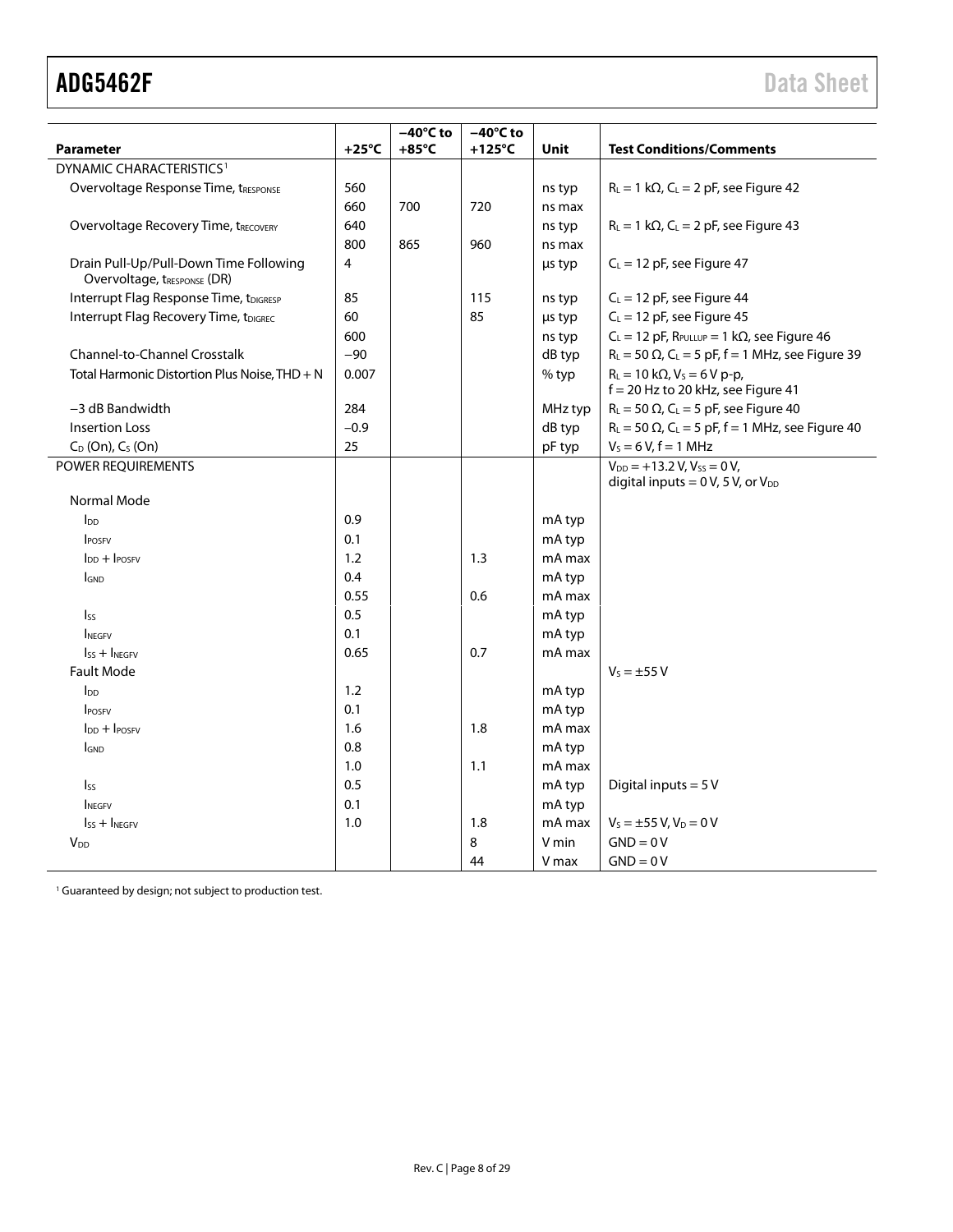### <span id="page-8-0"></span>**36 V SINGLE SUPPLY**

 $\rm{V_{\rm DD}}$  = 36 V  $\pm$  10%,  $\rm{V_{SS}}$  = 0 V, GND = 0 V,  $\rm{C_{\rm DECOUPLING}}$  = 0.1  $\rm{\mu{}F},$  unless otherwise noted.

#### **Table 4.**

|                                                              |                 | $-40^{\circ}$ C to | $-40^{\circ}$ C to |              |                                                                                               |
|--------------------------------------------------------------|-----------------|--------------------|--------------------|--------------|-----------------------------------------------------------------------------------------------|
| <b>Parameter</b>                                             | $+25^{\circ}$ C | $+85^{\circ}$ C    | $+125^{\circ}$ C   | Unit         | <b>Test Conditions/Comments</b>                                                               |
| <b>ANALOG SWITCH</b>                                         |                 |                    |                    |              | $V_{DD} = +32.4 V, V_{SS} = 0 V$ , see Figure 35                                              |
| Analog Signal Range                                          |                 |                    | $0V$ to $V_{DD}$   | V            |                                                                                               |
| On Resistance, R <sub>ON</sub>                               | 22              |                    |                    | $\Omega$ typ | $V_s = 0 V$ to +30 V, $I_s = -10$ mA                                                          |
|                                                              | 24.5            | 31                 | 37                 | $\Omega$ max |                                                                                               |
|                                                              | 10              |                    |                    | $\Omega$ typ | $V_s = +4.5 V$ to $+28 V$ , $I_s = -10$ mA                                                    |
|                                                              | 11              | 14                 | 16.5               | $\Omega$ max |                                                                                               |
| On-Resistance Match Between Channels, ΔR <sub>ON</sub>       | 0.05            |                    |                    | $\Omega$ typ | $V_s = 0$ V to +30 V, $I_s = -10$ mA                                                          |
|                                                              | 0.5             | 0.6                | 0.7                | $\Omega$ max |                                                                                               |
|                                                              | 0.05            |                    |                    | $\Omega$ typ | $V_s = +4.5 V$ to $+28 V$ , $I_s = -10$ mA                                                    |
|                                                              | 0.35            | 0.5                | 0.5                | $\Omega$ max |                                                                                               |
| On-Resistance Flatness, RFLAT(ON)                            | 12.5            |                    |                    | $\Omega$ typ | $V_s = 0$ V to +30 V, $I_s = -10$ mA                                                          |
|                                                              | 14.5            | 19                 | 23                 | $\Omega$ max |                                                                                               |
|                                                              | 0.1             |                    |                    | $\Omega$ typ | $V_s = +4.5 V$ to $+28 V$ , $I_s = -10$ mA                                                    |
|                                                              | 0.4             | 0.5                | 0.5                | $\Omega$ max |                                                                                               |
| Threshold Voltage, $V_T$                                     | 0.7             |                    |                    | V typ        | See Figure 23                                                                                 |
| <b>LEAKAGE CURRENTS</b>                                      |                 |                    |                    |              | $V_{DD} = +39.6 V, V_{SS} = 0 V$                                                              |
| Channel On Leakage, I <sub>D</sub> (On), I <sub>S</sub> (On) | ±0.3            |                    |                    | nA typ       | $V_s = V_D = 1 \text{ V}/30 \text{ V}$ , see Figure 36                                        |
|                                                              | ±1.5            | ±2.0               | ±4.5               | nA max       |                                                                                               |
| <b>FAULT</b>                                                 |                 |                    |                    |              |                                                                                               |
| Source Leakage Current, I <sub>s</sub>                       |                 |                    |                    |              |                                                                                               |
| With Overvoltage                                             |                 |                    | ±78                | µA typ       | $V_{DD}$ = +39.6 V, V <sub>ss</sub> = 0 V, GND = 0 V,                                         |
|                                                              |                 |                    |                    |              | $V_s = -40 V$ to +55 V, see Figure 37                                                         |
| Power Supplies Grounded or Floating                          |                 |                    | ±40                | µA typ       | $V_{DD} = 0$ V or floating, $V_{SS} = 0$ V or                                                 |
|                                                              |                 |                    |                    |              | floating, $GND = 0 V$ , $V_S = +55 V$ , $-40 V$ ,                                             |
|                                                              |                 |                    |                    |              | see Figure 38                                                                                 |
| Drain Leakage Current, I <sub>D</sub>                        |                 |                    |                    |              | $DR = floating$ or $V_{DD}$                                                                   |
| With Overvoltage                                             | ±2.0            |                    |                    | nA typ       | $V_{DD}$ = +39.6 V, V <sub>ss</sub> = 0 V, GND = 0 V,                                         |
|                                                              |                 |                    |                    |              | $V_s = -40 V$ to +55 V, see Figure 37                                                         |
|                                                              | ±20             | ±30                | ±65                | nA max       |                                                                                               |
| Power Supplies Grounded                                      | ±10             |                    |                    | nA typ       | $V_{DD} = 0 V$ , $V_{SS} = 0 V$ , GND = 0V,                                                   |
|                                                              |                 |                    |                    |              | $V_s = -40 V$ to +55 V, see Figure 38                                                         |
|                                                              | ±30             | ±50                | ±100               | nA max       |                                                                                               |
| <b>Power Supplies Floating</b>                               | ±10             | ±10                | ±10                | µA typ       | $V_{DD}$ = floating, $V_{SS}$ = floating, GND = 0 V,<br>$V_s = -40 V$ to +55 V, see Figure 38 |
| <b>DIGITAL INPUTS/OUTPUTS</b>                                |                 |                    |                    |              |                                                                                               |
|                                                              |                 |                    | 2.0                | V min        |                                                                                               |
| Input Voltage High, VINH                                     |                 |                    |                    |              |                                                                                               |
| Input Voltage Low, VINL                                      |                 |                    | 0.8                | V max        |                                                                                               |
| Input Current, I <sub>INL</sub> or I <sub>INH</sub>          | 0.7             |                    |                    | µA typ       | $V_{IN} = V_{GND}$ or $V_{DD}$                                                                |
|                                                              |                 |                    | 1.2                | µA max       |                                                                                               |
| Digital Input Capacitance, CIN                               | 5.0             |                    |                    | pF typ       |                                                                                               |
| Output Voltage High, V <sub>OH</sub>                         | 2.0             |                    |                    | V min        |                                                                                               |
| Output Voltage Low, VoL                                      | 0.8             |                    |                    | V max        |                                                                                               |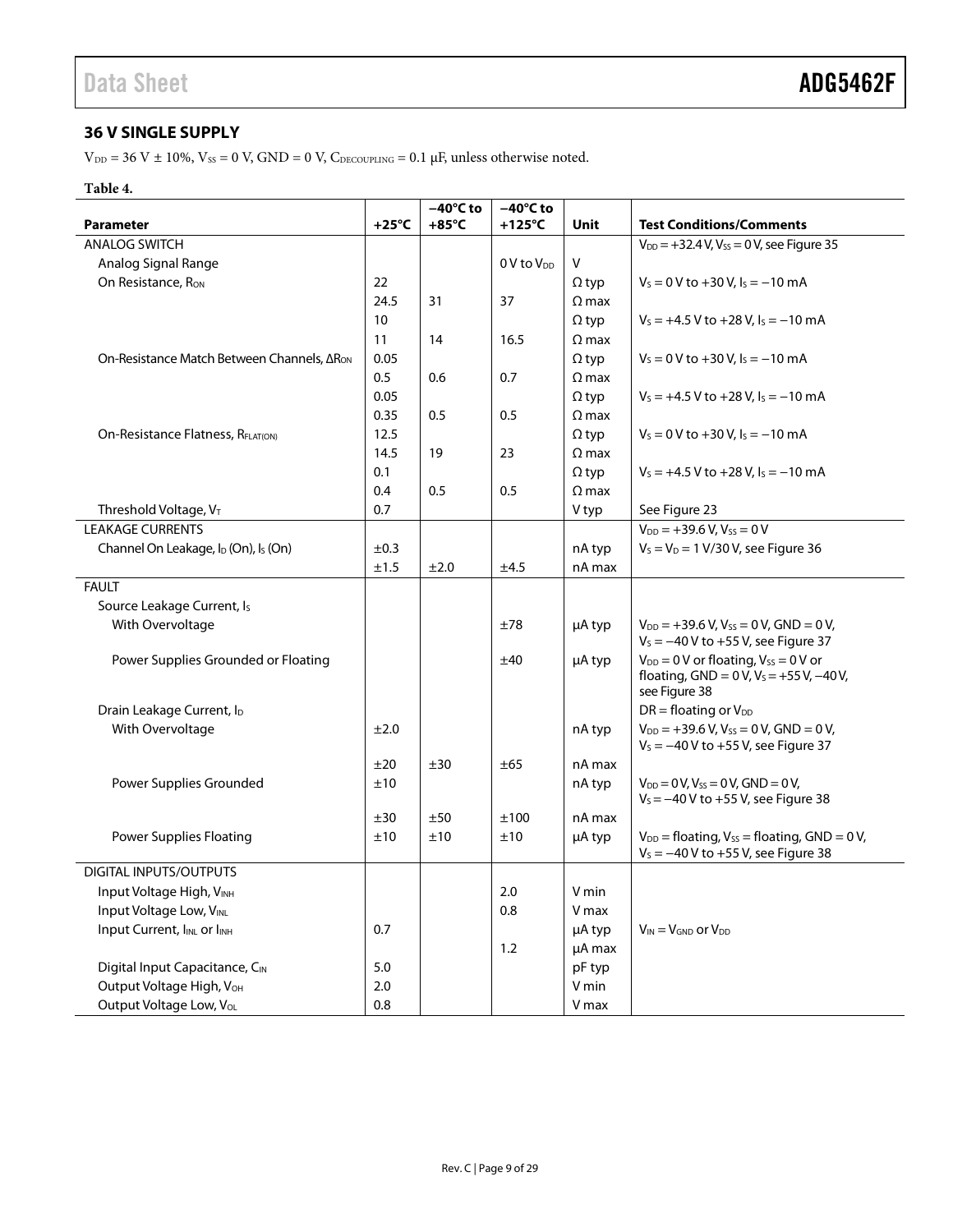|                                                                       | $+25^{\circ}C$ | $-40^{\circ}$ C to<br>$+85^{\circ}$ C | $-40^{\circ}$ C to<br>$+125^{\circ}$ C |         | <b>Test Conditions/Comments</b>                                                 |  |
|-----------------------------------------------------------------------|----------------|---------------------------------------|----------------------------------------|---------|---------------------------------------------------------------------------------|--|
| <b>Parameter</b><br>DYNAMIC CHARACTERISTICS <sup>1</sup>              |                |                                       |                                        | Unit    |                                                                                 |  |
|                                                                       |                |                                       |                                        |         |                                                                                 |  |
| Overvoltage Response Time, tRESPONSE                                  | 250<br>350     |                                       |                                        | ns typ  | $R_L = 1 k\Omega$ , C <sub>L</sub> = 2 pF, see Figure 42                        |  |
|                                                                       |                | 360                                   | 375                                    | ns max  |                                                                                 |  |
| <b>Overvoltage Recovery Time, tRECOVERY</b>                           | 1500<br>2000   |                                       |                                        | ns typ  | $R_L = 1 k\Omega$ , C <sub>L</sub> = 2 pF, see Figure 43                        |  |
|                                                                       |                | 2300                                  | 2700                                   | ns max  |                                                                                 |  |
| Drain Pull-Up/Pull-Down Time Following<br>Overvoltage, tRESPONSE (DR) | 4              |                                       |                                        | us typ  | $C_L = 12$ pF, see Figure 47                                                    |  |
| Interrupt Flag Response Time, tDIGRESP                                | 85             |                                       | 115                                    | ns typ  | $C_L = 12$ pF, see Figure 44                                                    |  |
| Interrupt Flag Recovery Time, tDIGREC                                 | 60             |                                       | 85                                     | µs typ  | $C_L = 12$ pF, see Figure 45                                                    |  |
|                                                                       | 600            |                                       |                                        | ns typ  | $C_L = 12$ pF, $R_{PULLUP} = 1$ k $\Omega$ , see Figure 46                      |  |
| Channel-to-Channel Crosstalk                                          | $-90$          |                                       |                                        | dB typ  | $R_L$ = 50 $\Omega$ , C <sub>L</sub> = 5 pF, f = 1 MHz, see Figure 39           |  |
| Total Harmonic Distortion Plus Noise, THD + N                         | 0.001          |                                       |                                        | % typ   | $R_L = 10 k\Omega$ , $V_S = 18 V p-p$ ,<br>$f = 20$ Hz to 20 kHz, see Figure 41 |  |
| $-3$ dB Bandwidth                                                     | 321            |                                       |                                        | MHz typ | $R_L$ = 50 $\Omega$ , C <sub>L</sub> = 5 pF, see Figure 40                      |  |
| <b>Insertion Loss</b>                                                 | $-0.8$         |                                       |                                        | dB typ  | $R_L$ = 50 $\Omega$ , C <sub>L</sub> = 5 pF, f = 1 MHz, see Figure 40           |  |
| $C_D$ (On), $C_S$ (On)                                                | 23             |                                       |                                        | pF typ  | $V_s = 18 V, f = 1 MHz$                                                         |  |
| POWER REQUIREMENTS                                                    |                |                                       |                                        |         | $V_{DD}$ = 39.6 V, $V_{SS}$ = 0 V,<br>digital inputs = $0 V$ , 5V, or $V_{DD}$  |  |
| Normal Mode                                                           |                |                                       |                                        |         |                                                                                 |  |
| $I_{DD}$                                                              | 0.9            |                                       |                                        | mA typ  |                                                                                 |  |
| <b>POSFV</b>                                                          | 0.1            |                                       |                                        | mA typ  |                                                                                 |  |
| $I_{DD} + I_{POSFV}$                                                  | 1.2            |                                       | 1.3                                    | mA max  |                                                                                 |  |
| <b>GND</b>                                                            | 0.4            |                                       |                                        | mA typ  |                                                                                 |  |
|                                                                       | 0.55           |                                       | 0.6                                    | mA max  |                                                                                 |  |
| <b>Iss</b>                                                            | 0.5            |                                       |                                        | mA typ  |                                                                                 |  |
| <b>INEGEV</b>                                                         | 0.1            |                                       |                                        | mA typ  |                                                                                 |  |
| $ISS + INEGFV$                                                        | 0.65           |                                       | 0.7                                    | mA max  |                                                                                 |  |
| <b>Fault Mode</b>                                                     |                |                                       |                                        |         | $V_s = -40 V$ to +55 V                                                          |  |
| $I_{DD}$                                                              | 1.2            |                                       |                                        | mA typ  |                                                                                 |  |
| <b>IPOSFV</b>                                                         | 0.1            |                                       |                                        | mA typ  |                                                                                 |  |
| $\ln$ + $\ln$                                                         | 1.6            |                                       | 1.8                                    | mA max  |                                                                                 |  |
| <b>I</b> GND                                                          | 0.8            |                                       |                                        | mA typ  |                                                                                 |  |
|                                                                       | 1.0            |                                       | 1.1                                    | mA max  |                                                                                 |  |
| $I_{SS}$                                                              | 0.5            |                                       |                                        | mA typ  |                                                                                 |  |
| <b>INEGFV</b>                                                         | 0.1            |                                       |                                        | mA typ  |                                                                                 |  |
| $ISS + INEGFV$                                                        | 1.0            |                                       | 1.8                                    | mA max  |                                                                                 |  |
| V <sub>DD</sub>                                                       |                |                                       | 8                                      | V min   | $GND = 0V$                                                                      |  |
|                                                                       |                |                                       | 44                                     | V max   | $GND = 0V$                                                                      |  |

<sup>1</sup> Guaranteed by design; not subject to production test.

### <span id="page-9-0"></span>**CONTINUOUS CURRENT PER CHANNEL, Sx OR Dx**

<span id="page-9-1"></span>

| Table 5.                          |                |                |                 |        |                                            |
|-----------------------------------|----------------|----------------|-----------------|--------|--------------------------------------------|
| <b>Parameter</b>                  | $25^{\circ}$ C | $85^{\circ}$ C | $125^{\circ}$ C | Unit   | <b>Test Conditions/Comments</b>            |
| 16-Lead TSSOP                     |                |                |                 |        |                                            |
| $\theta_{IA} = 112.6^{\circ}$ C/W | 83             | 59             | 39              | mA max | $V_s = V_{ss} + 4.5 V$ to $V_{DD} - 4.5 V$ |
|                                   | 64             | 48             | 29              | mA max | $V_s = V_{ss}$ to $V_{DD}$                 |
| 16-Lead LFCSP                     |                |                |                 |        |                                            |
| $\theta_{IA}$ = 30.4°C/W          | 152            | 99             | 61              | mA max | $V_s = V_{ss} + 4.5 V$ to $V_{DD} - 4.5 V$ |
|                                   | 118            | 81             | 53              | mA max | $V_s = V_{ss}$ to $V_{DD}$                 |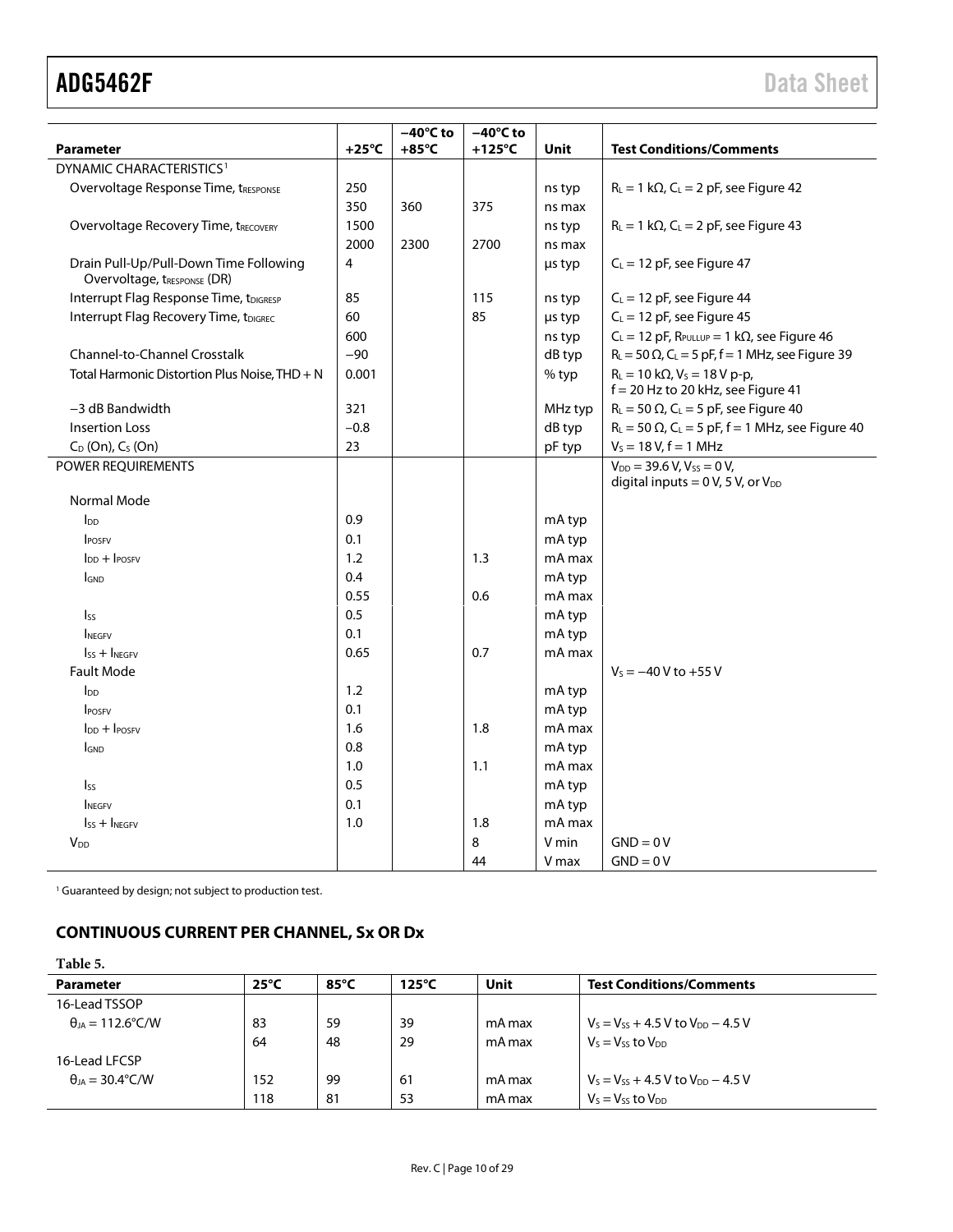### <span id="page-10-0"></span>ABSOLUTE MAXIMUM RATINGS

 $T_A = 25$ °C, unless otherwise noted.

#### **Table 6.**

| <b>Parameter</b>                                         | Rating                                                                   |
|----------------------------------------------------------|--------------------------------------------------------------------------|
| V <sub>DD</sub> to Vss                                   | 48 <sub>V</sub>                                                          |
| V <sub>DD</sub> to GND                                   | $-0.3$ V to $+48$ V                                                      |
| V <sub>ss</sub> to GND                                   | $-48$ V to $+0.3$ V                                                      |
| POSFV to GND                                             | $-0.3$ V to V <sub>pp</sub> $+0.3$ V                                     |
| NEGFV to GND                                             | $V_{ss}$ – 0.3V to +0.3 V                                                |
| Sx Pins to GND                                           | $-55$ V to $+55$ V                                                       |
| Sx to V <sub>DD</sub> or V <sub>SS</sub>                 | 80 V                                                                     |
| $Vs$ to $VD$                                             | 80 V                                                                     |
| Dx Pins <sup>1, 2</sup> to GND                           | NEGFV $-0.7$ V to POSFV $+$<br>0.7 V or 30 mA, whichever<br>occurs first |
| Digital Input (DR pin) to GND                            | GND - 0.7 V to 48 V or 30 mA,<br>whichever occurs first                  |
| Peak Current, Sx or Dx Pins                              | 288 mA (pulsed at 1 ms,<br>10% duty cycle maximum)                       |
| Continuous Current, Sx or Dx Pins                        | Data <sup>3</sup> + 15%                                                  |
| Digital Output (FF pin)                                  | GND - 0.7 V to 6 V or 30 mA.                                             |
|                                                          | whichever occurs first                                                   |
| Dx Pins, Overvoltage State,<br>$DR = GND$ , Load Current | 1 <sub>m</sub> A                                                         |
| <b>Operating Temperature Range</b>                       | $-40^{\circ}$ C to $+125^{\circ}$ C                                      |
| Storage Temperature Range                                | $-65^{\circ}$ C to +150 $^{\circ}$ C                                     |
| Junction Temperature                                     | $150^{\circ}$ C                                                          |
| Thermal Impedance, $\theta_{JA}$                         |                                                                          |
| 16-Lead TSSOP (4-Layer Board)                            | 112.6°C/W                                                                |
| 16-Lead LFCSP (4-Layer Board)                            | 30.4°C/W                                                                 |
| Reflow Soldering Peak<br>Temperature, Pb-Free            | As per JEDEC J-STD-020                                                   |
| ESD (HBM: ESDA/JEDEC JS-001-2011)                        |                                                                          |
| Input/Output Port to Supplies                            | 4 kV                                                                     |
| Input/Output Port to<br>Input/Output Port                | 4 kV                                                                     |
| <b>All Other Pins</b>                                    | 4 kV                                                                     |

Stresses at or above those listed under Absolute Maximum Ratings may cause permanent damage to the product. This is a stress rating only; functional operation of the product at these or any other conditions above those indicated in the operational section of this specification is not implied. Operation beyond the maximum operating conditions for extended periods may affect product reliability.

Only one absolute maximum rating can be applied at any one time.

#### <span id="page-10-1"></span>**ESD CAUTION**



ESD (electrostatic discharge) sensitive device. Charged devices and circuit boards can discharge without detection. Although this product features patented or proprietary protection circuitry, damage may occur on devices subjected to high energy ESD. Therefore, proper ESD precautions should be taken to avoid performance degradation or loss of functionality.

<sup>1</sup> Overvoltages at the Dx pins are clamped by internal diodes. Limit current to the maximum ratings given.

 $2$  POSFV and NEGFV must not exceed V<sub>DD</sub> and V<sub>SS</sub>, respectively.

<sup>3</sup> Se[e Table 5.](#page-9-1)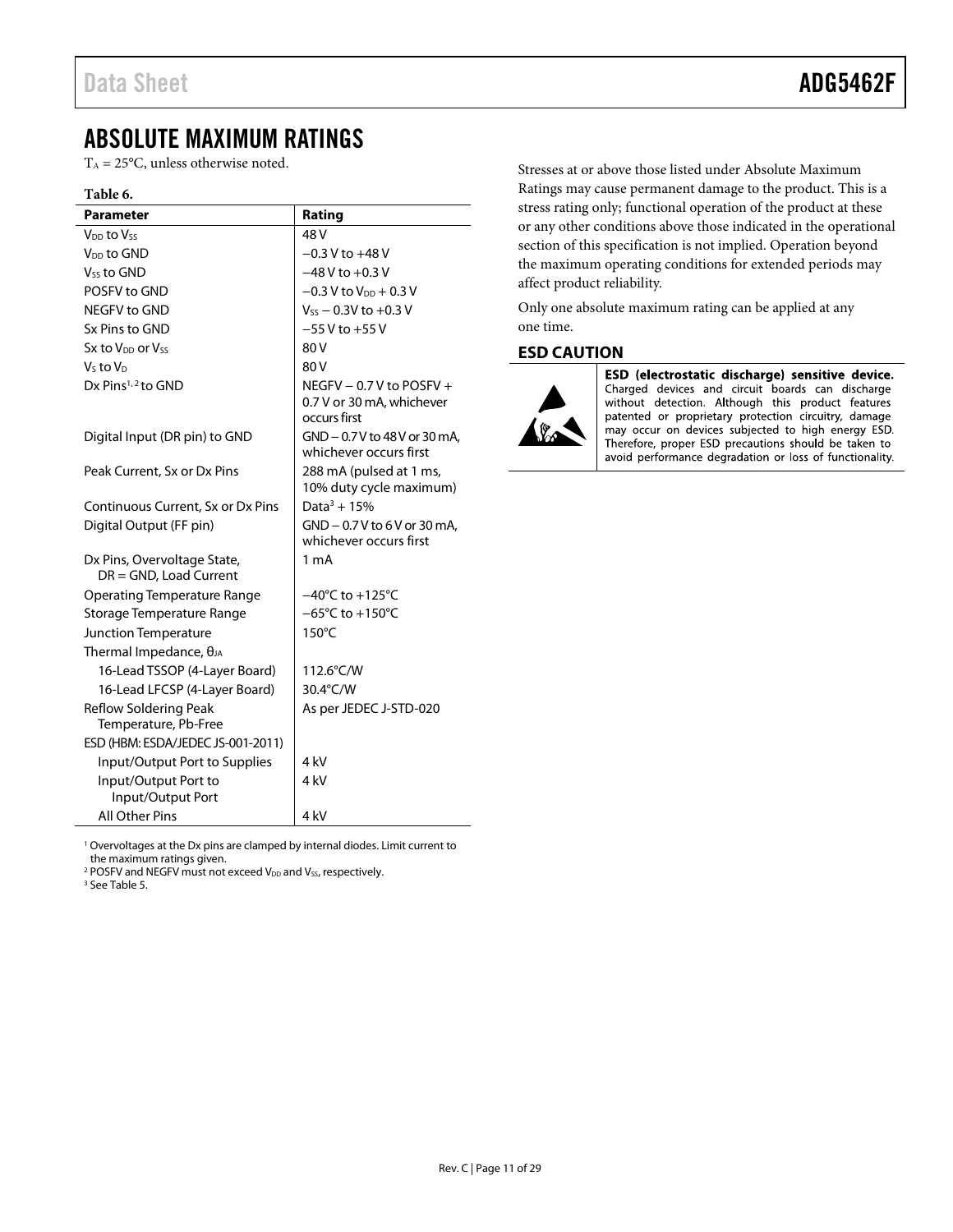### <span id="page-11-0"></span>PIN CONFIGURATIONS AND FUNCTION DESCRIPTIONS



#### **Table 7. Pin Function Descriptions**

| Pin No.      |              |                       |                                                                                                                                                                                                                                                                                                                                                      |
|--------------|--------------|-----------------------|------------------------------------------------------------------------------------------------------------------------------------------------------------------------------------------------------------------------------------------------------------------------------------------------------------------------------------------------------|
| <b>TSSOP</b> | <b>LFCSP</b> | <b>Mnemonic</b>       | <b>Description</b>                                                                                                                                                                                                                                                                                                                                   |
| $\mathbf{1}$ | 15           | <b>NEGFV</b>          | Negative Fault Voltage. This pin provides the negative supply voltage that determines the overvoltage<br>protection level. If a secondary supply is not used, connect this pin to Vss.                                                                                                                                                               |
| 2            | 16           | D <sub>1</sub>        | Drain Terminal 1. This pin can be an input or an output.                                                                                                                                                                                                                                                                                             |
| 3            |              | S <sub>1</sub>        | Overvoltage Protected Source Terminal 1. This pin can be an input or an output.                                                                                                                                                                                                                                                                      |
| 4            | 2            | <b>V<sub>ss</sub></b> | Most Negative Power Supply Potential.                                                                                                                                                                                                                                                                                                                |
| 5            | 3            | <b>GND</b>            | Ground (0 V) Reference.                                                                                                                                                                                                                                                                                                                              |
| 6            | 4            | S <sub>4</sub>        | Overvoltage Protected Source Terminal 4. This pin can be an input or an output.                                                                                                                                                                                                                                                                      |
| 7            | 5            | D <sub>4</sub>        | Drain Terminal 4. This pin can be an input or an output.                                                                                                                                                                                                                                                                                             |
| 8            | 6            | DR                    | Drain Response Digital Input. Tying this pin to GND enables the drain to pull to POSFV or NEGFV during an<br>overvoltage fault condition. The default condition of the drain is open-circuit when the pin is left<br>floating or if it is tied to V <sub>DD</sub> .                                                                                  |
| 9            | 7            | <b>NIC</b>            | Not Internally Connected.                                                                                                                                                                                                                                                                                                                            |
| 10           | 8            | D <sub>3</sub>        | Drain Terminal 3. This pin can be an input or an output.                                                                                                                                                                                                                                                                                             |
| 11           | 9            | S <sub>3</sub>        | Overvoltage Protected Source Terminal 3. This pin can be an input or an output.                                                                                                                                                                                                                                                                      |
| 12           | 10           | FF                    | Fault Flag Digital Output. This pin has a high output (nominally 3 V) when the device is in normal<br>operation or a low output when a fault condition occurs on any of the Sx inputs. The FF pin has a weak<br>internal pull-up that allows the signals to be combined into a single interrupt for larger modules that<br>contain multiple devices. |
| 13           | 11           | $V_{DD}$              | Most Positive Power Supply Potential.                                                                                                                                                                                                                                                                                                                |
| 14           | 12           | S <sub>2</sub>        | Overvoltage Protected Source Terminal 2. This pin can be an input or an output.                                                                                                                                                                                                                                                                      |
| 15           | 13           | D <sub>2</sub>        | Drain Terminal 2. This pin can be an input or an output.                                                                                                                                                                                                                                                                                             |
| 16           | 14           | <b>POSFV</b>          | Positive Fault Voltage. This pin provides the positive supply voltage that determines the overvoltage<br>protection level. If a secondary supply is not used, connect this pin to $V_{DD}$ .                                                                                                                                                         |
|              | EP           | <b>Exposed Pad</b>    | The exposed pad is connected internally. For increased reliability of the solder joints and maximum<br>thermal capability, it is recommended that the pad be soldered to the lowest supply voltage, Vss.                                                                                                                                             |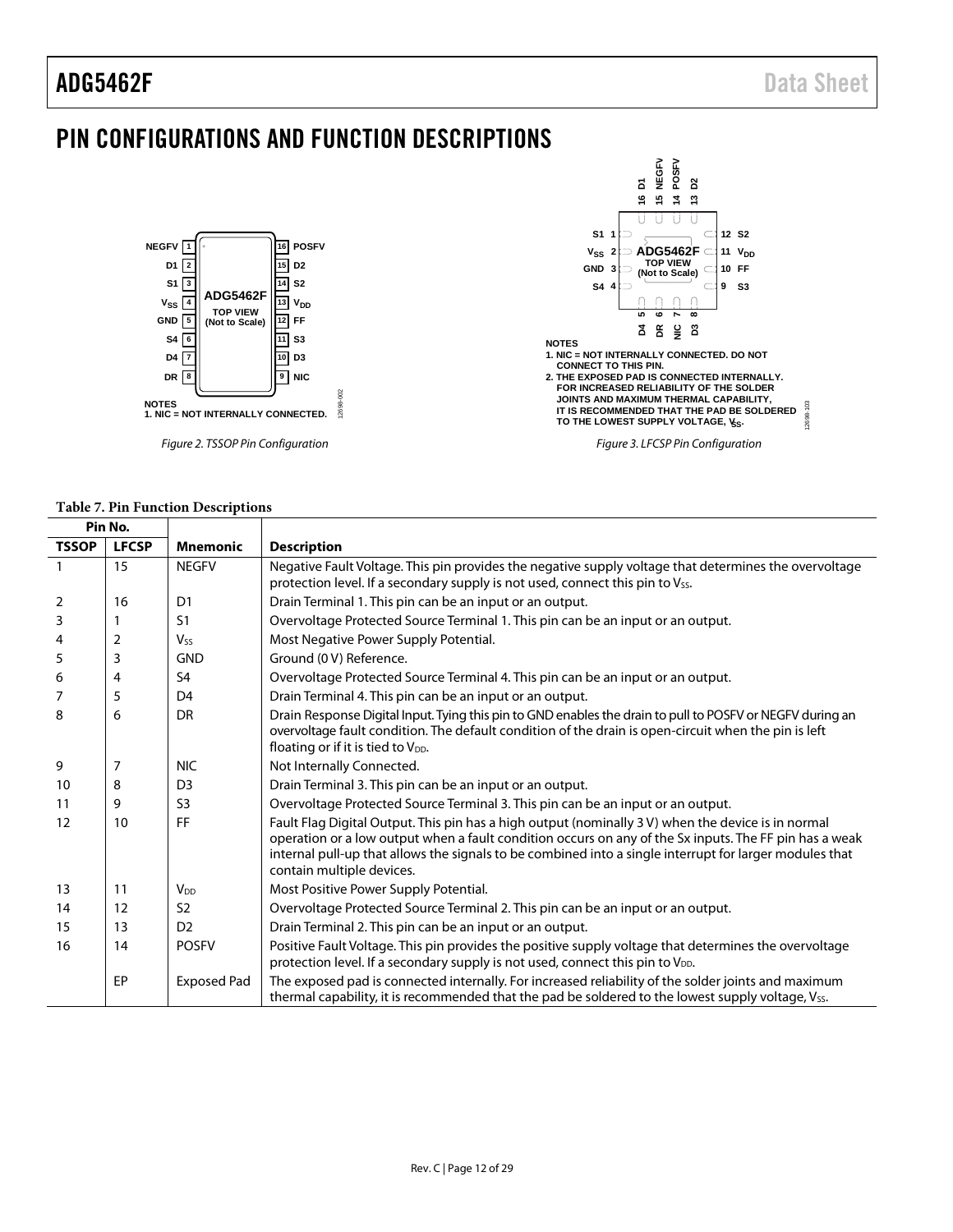## <span id="page-12-0"></span>TYPICAL PERFORMANCE CHARACTERISTICS



*Figure 4. On Resistance (Ron) as a Function of V<sub>S</sub>, V<sub>D</sub> (Dual Supply)* 



*Figure 5. On Resistance (Ron) as a Function of V<sub>s</sub>, V<sub>D</sub> (12 V Single Supply)* 



*Figure 6. On Resistance (R<sub>ON</sub>) as a Function of V<sub>S</sub>, V<sub>D</sub> (36 V Single Supply)* 



*Figure 7. On Resistance (Ron) as a Function of Vs, V<sub>D</sub> for Different Temperatures, ±15 V Dual Supply*



*Figure 8. On Resistance (Ron) as a Function of V<sub>S</sub>, V<sub>D</sub> for Different Temperatures, ±20 V Dual Supply*



*Figure 9. On Resistance (Ron) as a Function of V<sub>S</sub>, V<sub>D</sub> for Different Temperatures, 12 V Single Supply*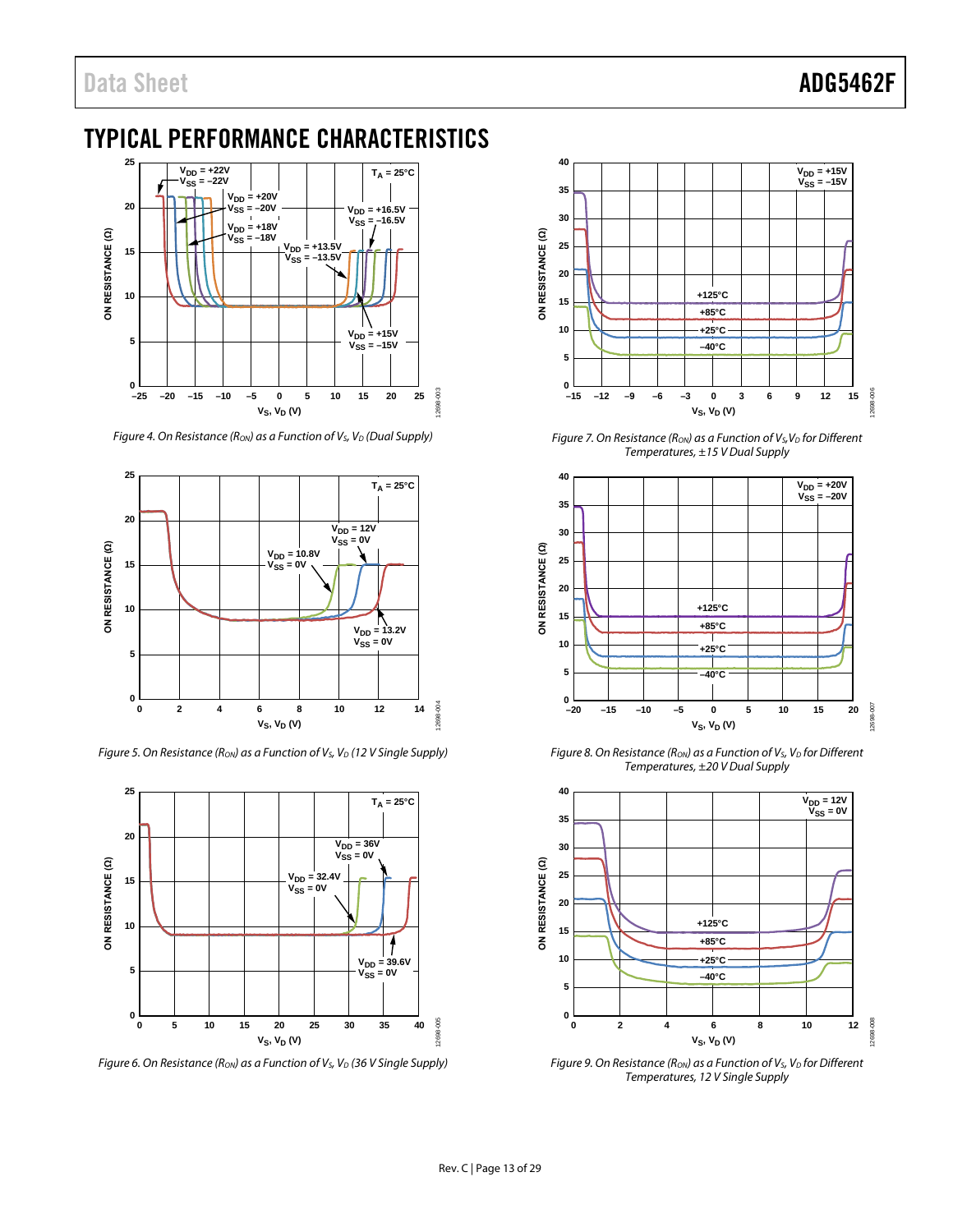





*Figure 11. Leakage Current vs. Temperature, ±15 V Dual Supply*



*Figure 12. Leakage Current vs. Temperature, ±20 V Dual Supply*



*Figure 13. Leakage Current vs. Temperature, 12 V Single Supply*







*Figure 15. Drain Overvoltage Leakage Current vs. Temperature, ±15 V Dual Supply*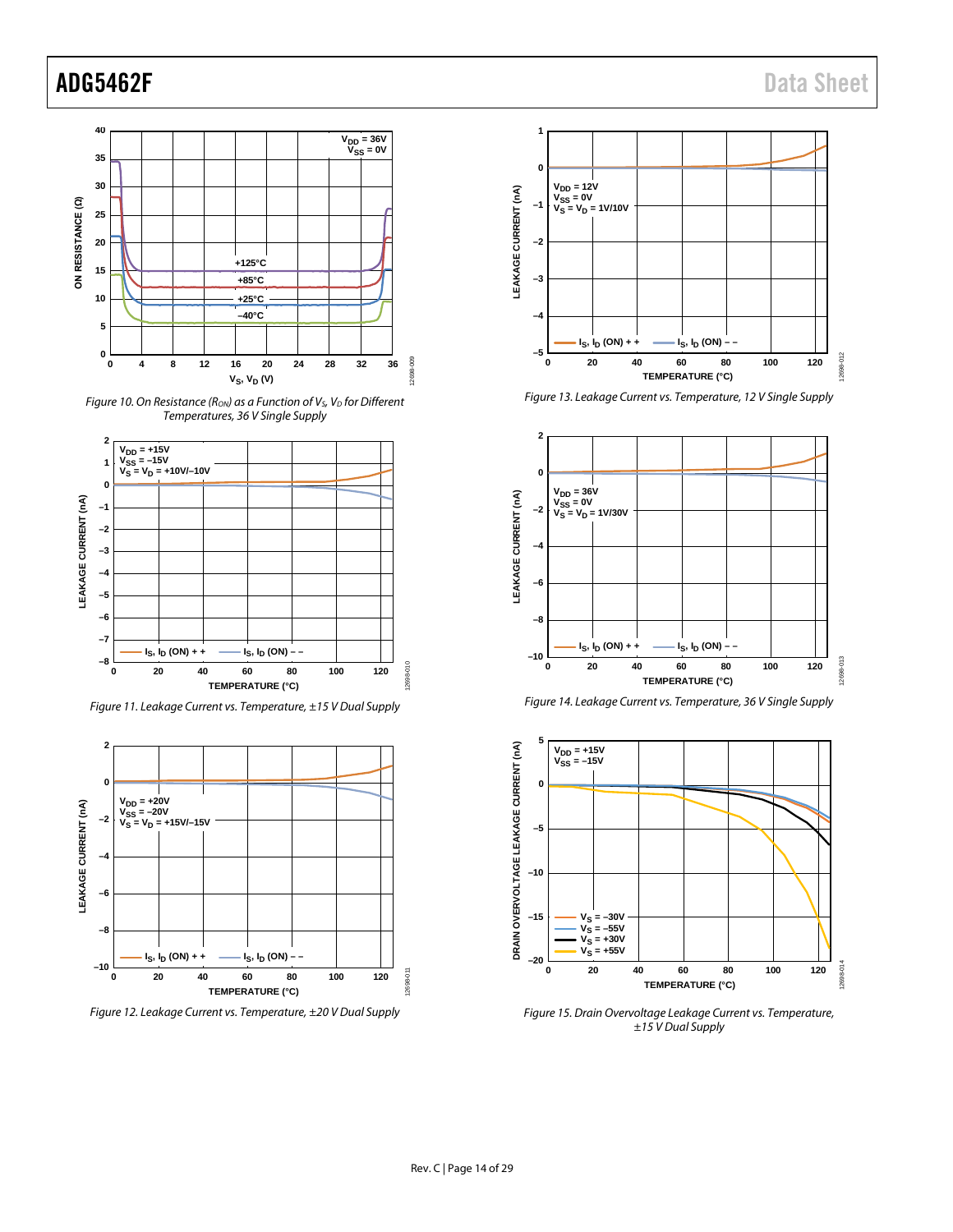#### **5** DRAIN OVERVOLTAGE LEAKAGE CURRENT (nA) **DRAIN OVERVOLTAGE LEAKAGE CURRENT (nA)** V<sub>DD</sub> = +20V<br>V<sub>SS</sub> = –20V **0 –5 –10 –15**  $V_S = -30V$ **–20**  $V_S = -55V$  $V_S = +30V$  $V_{\rm S} = +55V$ **–25** 2698-015 12698-015 **0 20 40 60 80 100 120 TEMPERATURE (°C)**

*Figure 16. Drain Overvoltage Leakage Current vs. Temperature, ±20 V Dual Supply*



*Figure 17. Drain Overvoltage Leakage Current vs. Temperature, 12 V Single Supply*



*Figure 18. Overvoltage Leakage Current vs. Temperature, 36 V Single Supply*



*Figure 19. Crosstalk vs. Frequency, ±15 V Dual Supply*



*Figure 20. AC Power Supply Rejection Ratio (ACPSRR) vs. Frequency, ±15 V Dual Supply*



*Figure 21. THD + N vs. Frequency, ±15 V Dual Supply*

## Data Sheet **ADG5462F**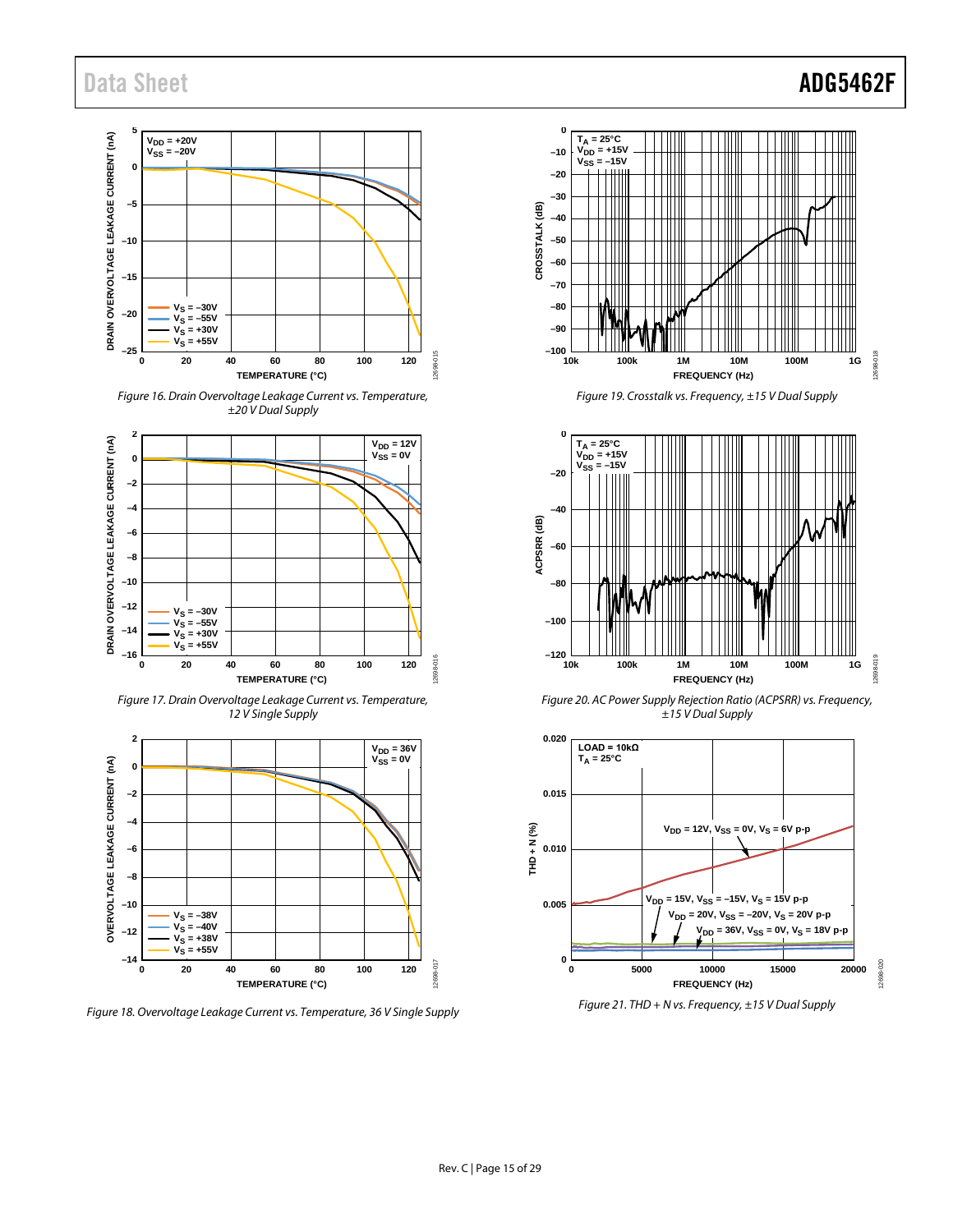<span id="page-15-3"></span><span id="page-15-2"></span><span id="page-15-1"></span><span id="page-15-0"></span>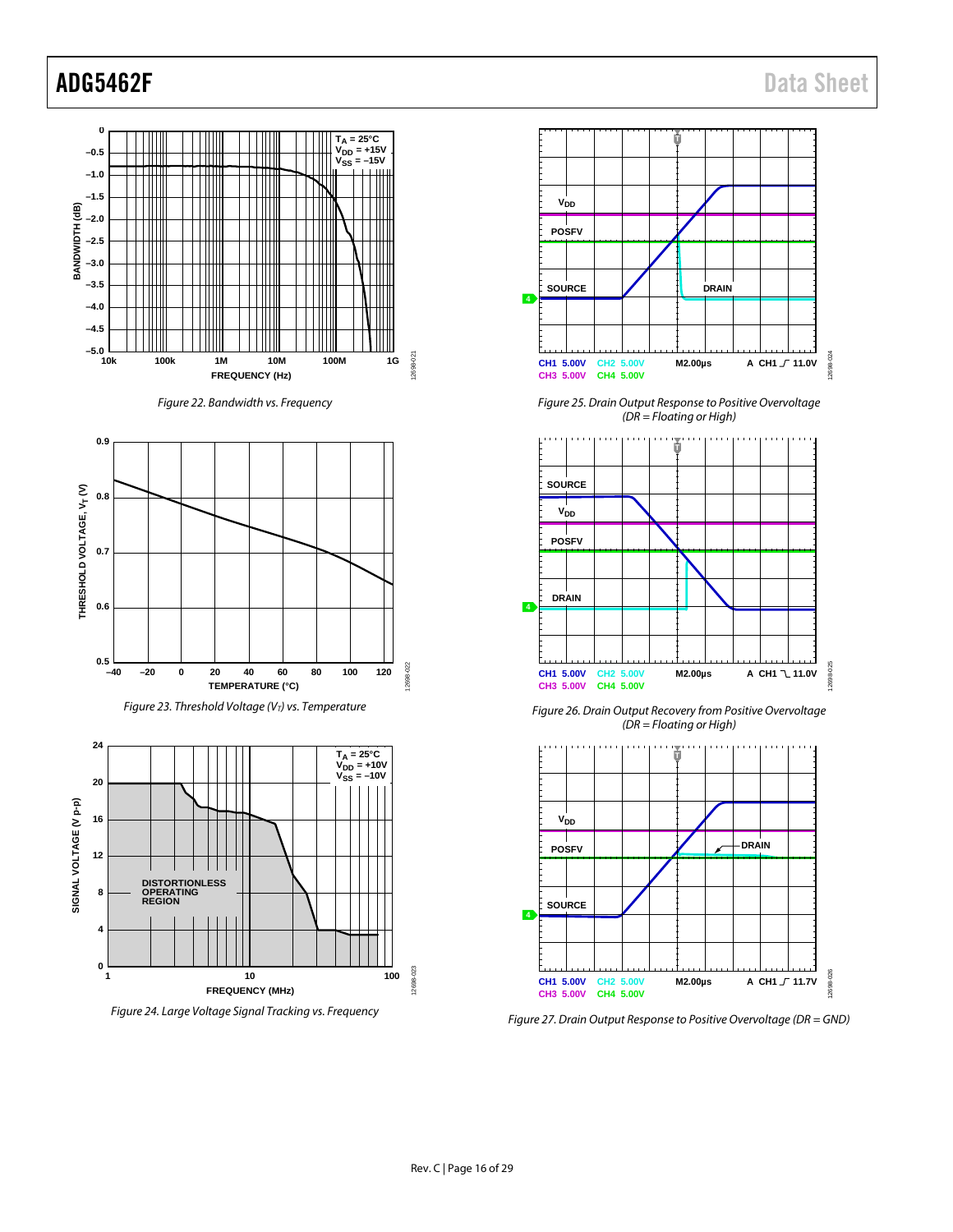**T SOURCE**  $\mathbf{V_{DD}}$ Т **POSFV DRAIN 4** 2698-027 12698-027 M2.00µs **A CH1**  $\sqrt{}$  16.0V **CH1 5.00V CH2 5.00V CH3 5.00V CH4 5.00V**

*Figure 28. Drain Output Recovery from Positive Overvoltage (DR = GND)*



*Figure 29. Drain Output Response to Negative Overvoltage (DR = Floating or High)*



*Figure 30. Drain Output Recovery from Negative Overvoltage (DR = Floating or High)*



*Figure 31. Drain Output Response to Negative Overvoltage (DR = GND)*



*Figure 32. Drain Output Recovery from Negative Overvoltage (DR = GND)*



*Figure 33. Drain Output Response to Positive Overvoltage (DR = High to Low)*

## Data Sheet **ADG5462F**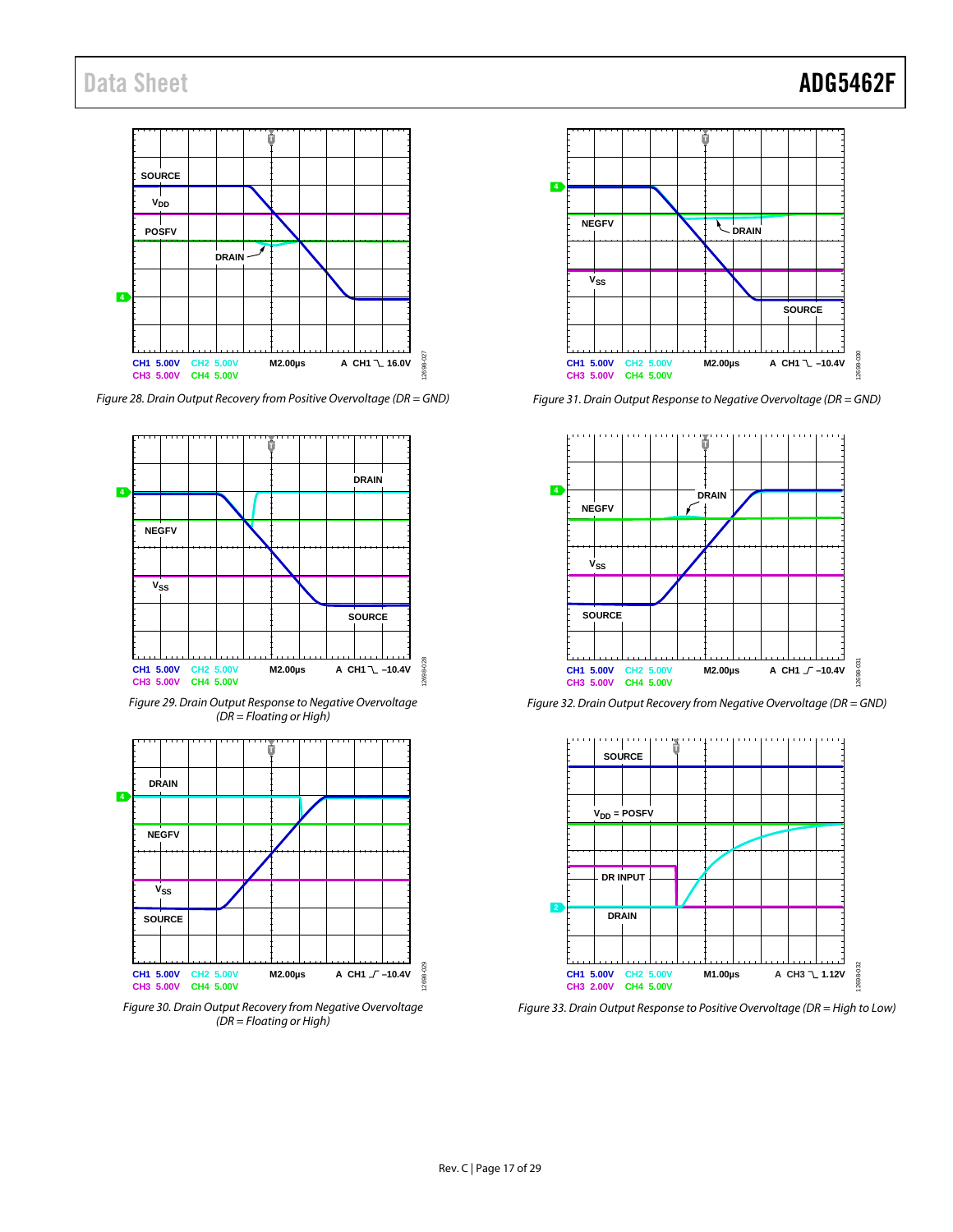

*Figure 34. Drain Output Response to Negative Overvoltage (DR = High to Low)*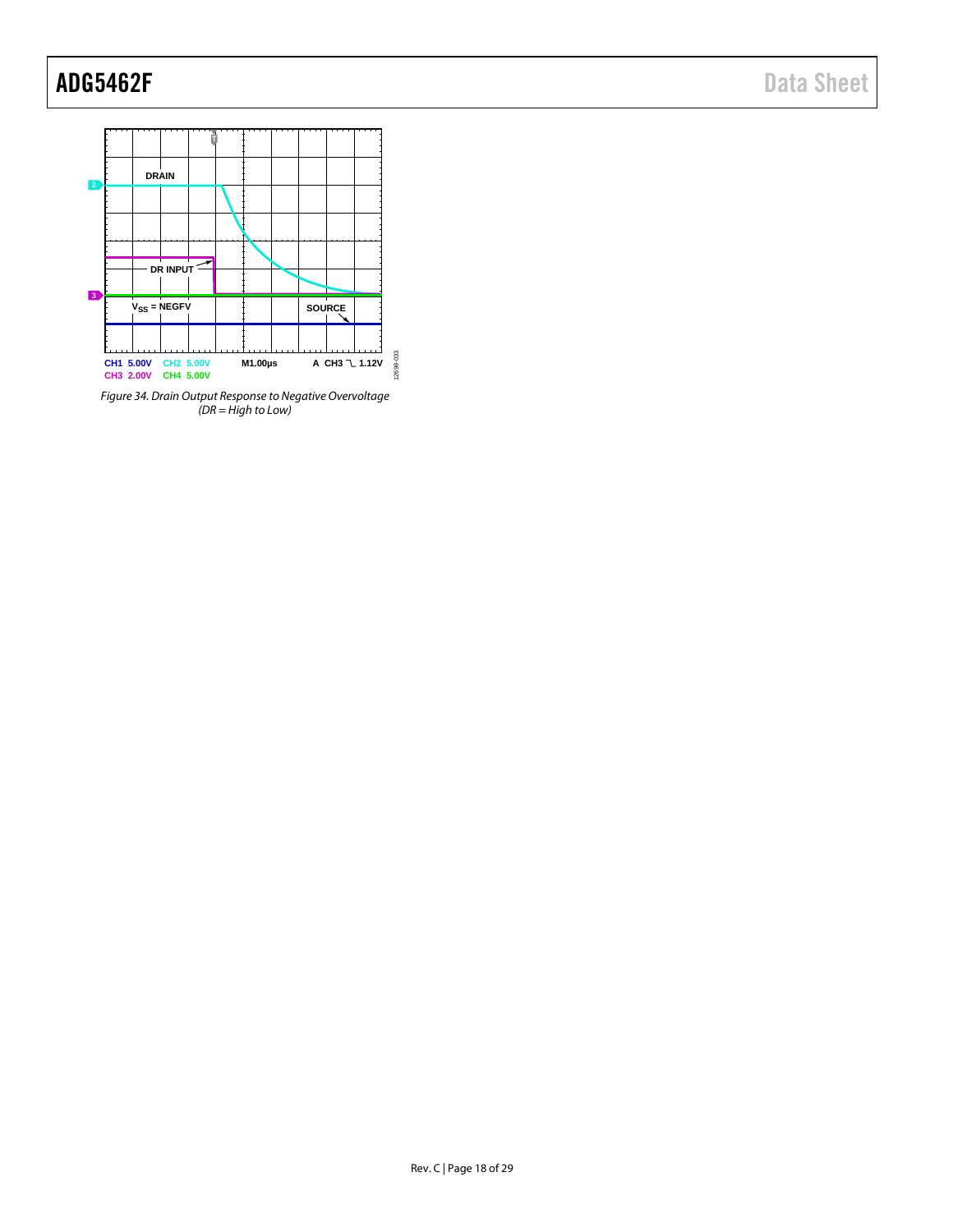## <span id="page-18-0"></span>TEST CIRCUITS



<span id="page-18-2"></span><span id="page-18-1"></span>





*Figure 37. Switch Overvoltage Leakage*

<span id="page-18-3"></span>

<span id="page-18-4"></span>*Figure 38. Switch Unpowered Leakage*



*Figure 39. Channel-to-Channel Crosstalk*

<span id="page-18-6"></span><span id="page-18-5"></span>

*Figure 40. Bandwidth*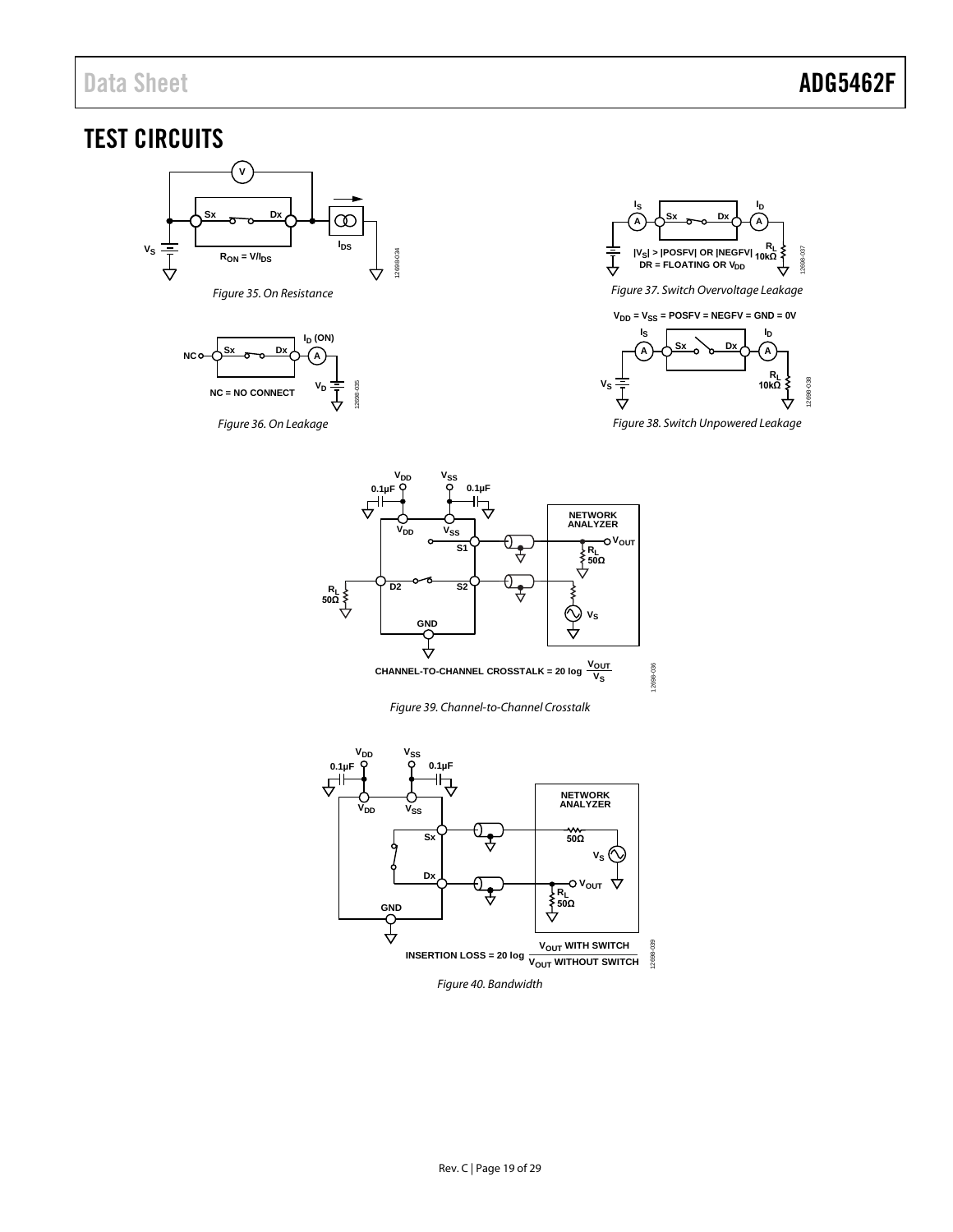<span id="page-19-2"></span>

**Figure 42. Overvoltage Response Time, tRESPONSE** 

<span id="page-19-0"></span>

<span id="page-19-1"></span>**Figure 43. Overvoltage Recovery Time, tRECOVERY**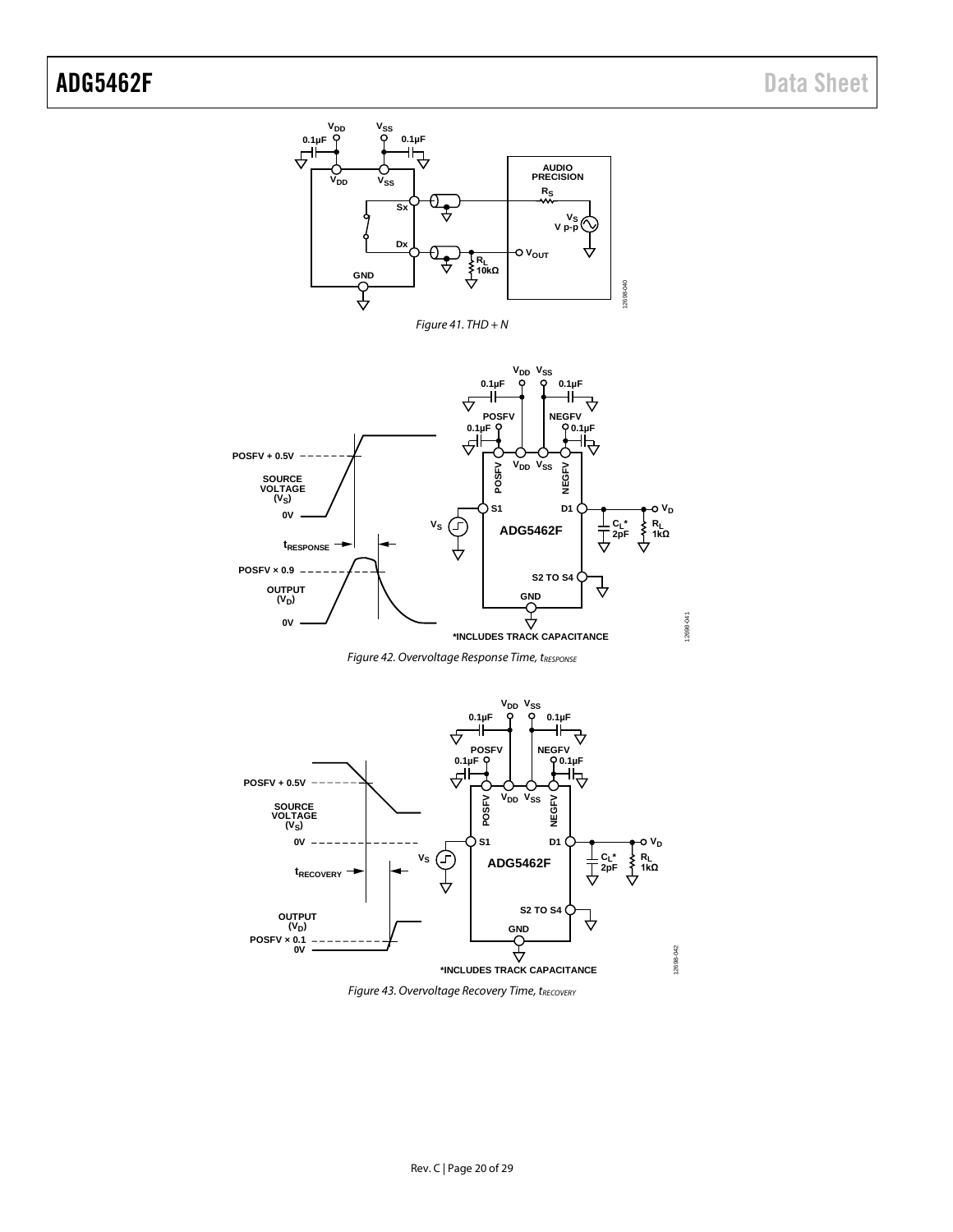

**Figure 44. Interrupt Flag Response Time, tDIGRESP** 

<span id="page-20-0"></span>

**Figure 45. Interrupt Flag Recovery Time, tDIGREC** 

<span id="page-20-1"></span>

<span id="page-20-2"></span>*Figure 46. Interrupt Flag Recovery Time, tDIGREC, with a 1 kΩ Pull-Up Resistor*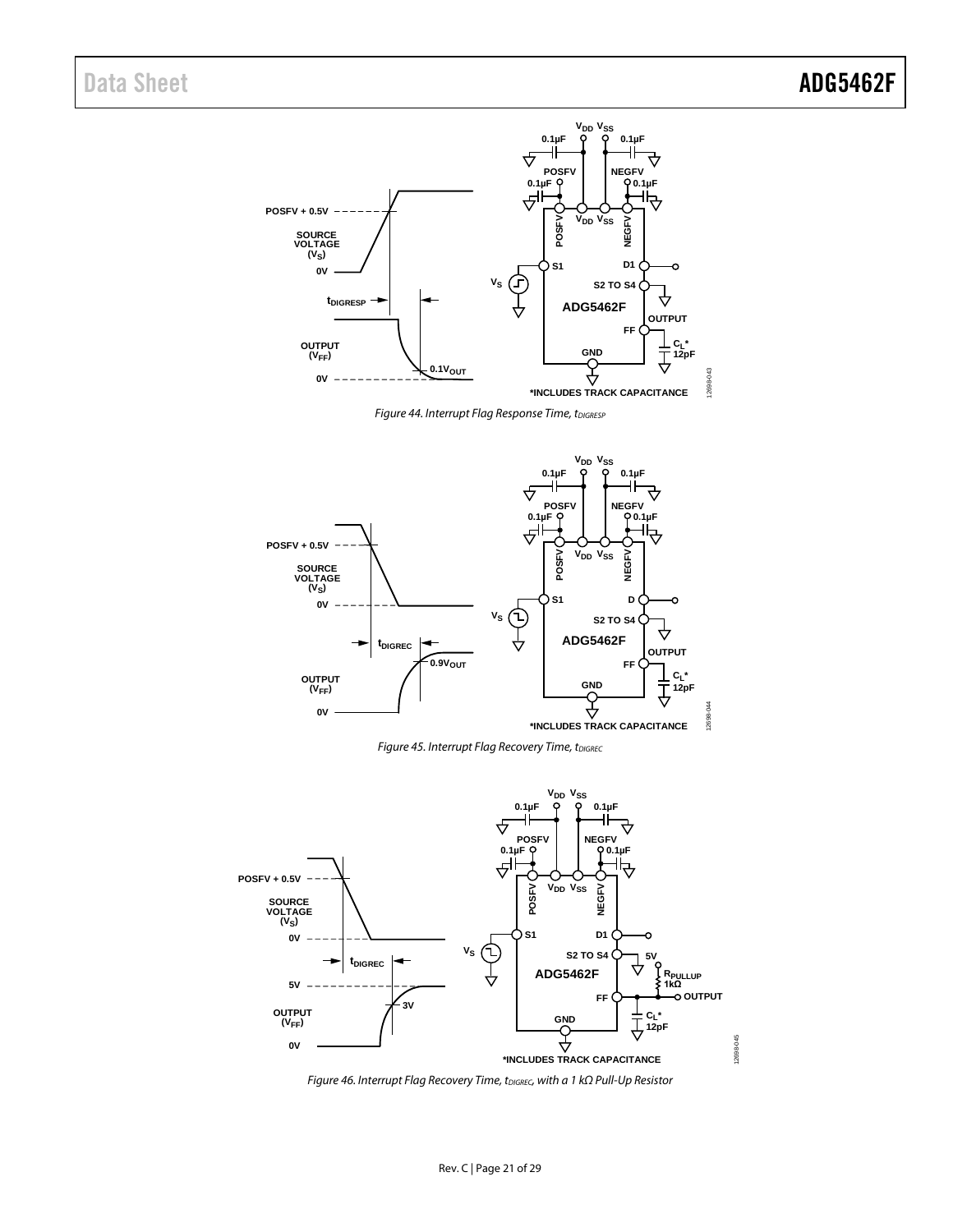

<span id="page-21-0"></span>**Figure 47. Drain Enable Time with Overvoltage, tRESPONSE (DR)**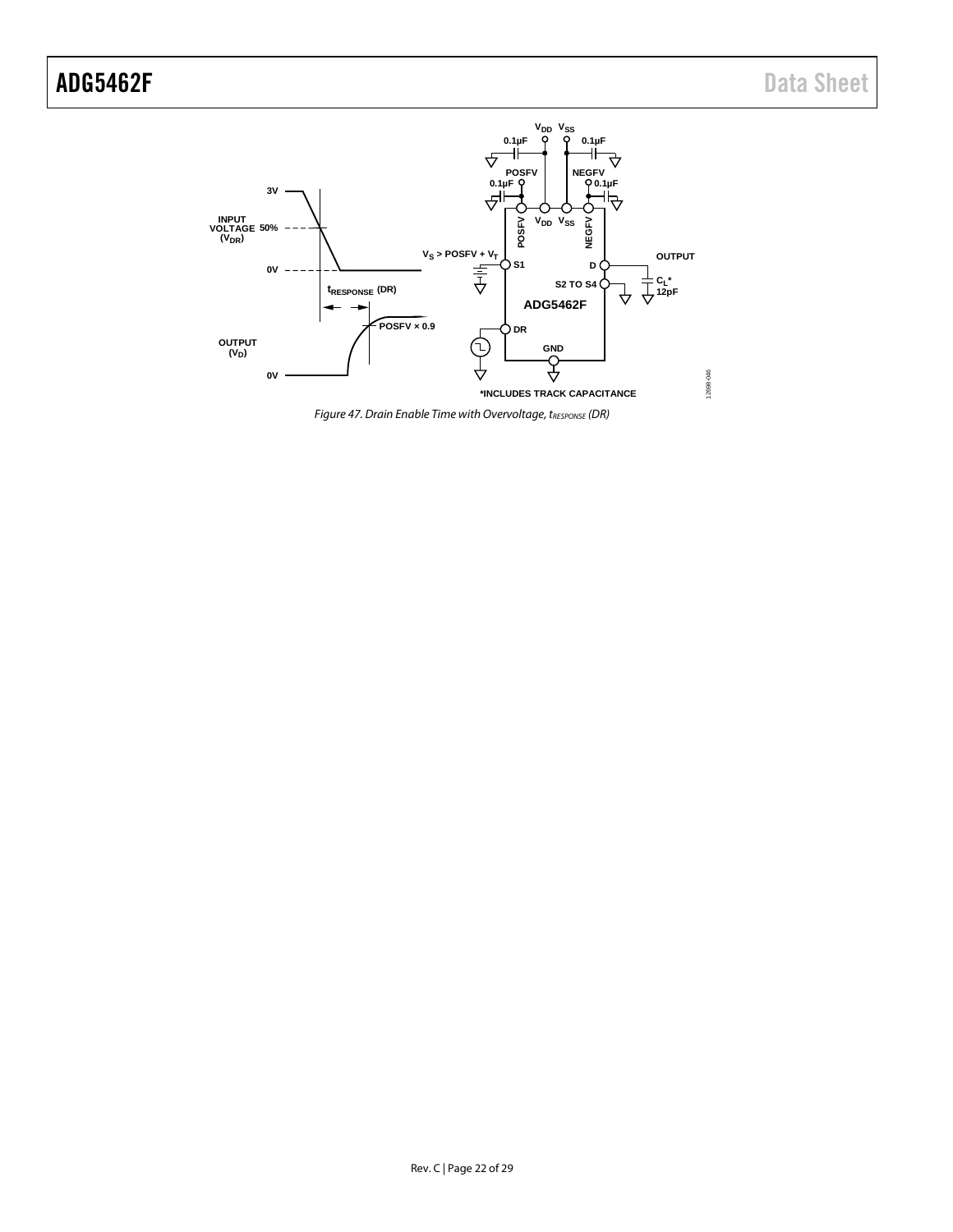### <span id="page-22-0"></span>**TERMINOLOGY**

#### I<sub>DD</sub>

I<sub>DD</sub> represents the positive primary supply current.

#### **Iss**

Iss represents the negative primary supply current.

#### **IPOSFV**

IPOSFV represents the positive secondary supply current.

#### **INEGFV**

INEGFV represents the negative secondary supply current.

#### $V<sub>D</sub>, V<sub>S</sub>$

V<sub>D</sub> and V<sub>S</sub> represent the analog voltage on the D<sub>x</sub> pins and the Sx pins, respectively.

#### **RON**

RON represents the ohmic resistance between the Dx pins and the Sx pins.

#### **∆RON**

 $\Delta R_{ON}$  represents the difference between the  $R_{ON}$  of any two channels.

#### $\mathbf{R}_{\text{EIAT}(\text{OM})}$

RFLAT(ON) is the flatness that is defined as the difference between the maximum and minimum value of on resistance measured over the specified analog signal range.

#### $I_D$  (On),  $I_S$  (On)

 $I_D$  (On) and  $I_S$  (On) represent the channel leakage currents with the switch on.

#### $V_{\text{INI}}$

V<sub>INL</sub> is the maximum input voltage for Logic 0.

#### **VINH**

V<sub>INH</sub> is the minimum input voltage for Logic 1.

#### $I_{\text{IML}}$ ,  $I_{\text{INH}}$

IINL and IINH represent the low and high input currents of the digital inputs.

#### $C_D$  **(On),**  $C_S$  **<b>(On)**

 $C_D$  (On) and  $C_S$  (On) represent the on switch capacitances, which are measured with reference to ground.

#### **CIN**

 $C_{IN}$  is the digital input capacitance.

#### **tDIGRESP**

tDIGRESP is the time required for the FF pin to go low  $(0.3 V)$ , measured with respect to voltage on the source pin exceeding the supply voltage by 0.5 V.

#### **tDIGREC**

t<sub>DIGREC</sub> is the time required for the FF pin to return high, measured with respect to voltage on the Sx pin falling below the supply voltage plus 0.5 V.

#### **tRESPONSE**

tRESPONSE represents the delay between the source voltage exceeding the supply voltage by 0.5 V and the drain voltage falling to 90% of the supply voltage.

#### **tRECOVERY**

tRECOVERY represents the delay between an overvoltage on the Sx pin falling below the supply voltage plus 0.5 V and the drain voltage rising from 0 V to 10% of the supply voltage.

#### **tRESPONSE (DR)**

tRESPONSE (DR) represents the delay between the voltage at the DR pin falling from a high to low signal and the output of the drain pin reaching 90% of either POSFV or NEGFV

#### **Channel-to-Channel Crosstalk**

Crosstalk is a measure of unwanted signal that is coupled through from one channel to another as a result of parasitic capacitance.

#### **−3 dB Bandwidth**

Bandwidth is the frequency at which the output is attenuated by 3 dB.

#### **On Response**

On response is the frequency response of the on switch.

#### **Insertion Loss**

Insertion loss is the loss due to the on resistance of the switch.

#### **Total Harmonic Distortion Plus Noise (THD + N)**

THD + N is the ratio of the harmonic amplitude plus noise of the signal to the fundamental.

#### **AC Power Supply Rejection Ratio (ACPSRR)**

ACPSRR is the ratio of the amplitude of signal on the output to the amplitude of the modulation. ACPSRR is a measure of the ability of the device to avoid coupling noise and spurious signals that appear on the supply voltage pin to the output of the switch. The dc voltage on the device is modulated by a sine wave of 0.62 V p-p.

#### $V_T$

 $V<sub>T</sub>$  is the voltage threshold at which the overvoltage protection circuitry engages. Se[e Figure 23](#page-15-0)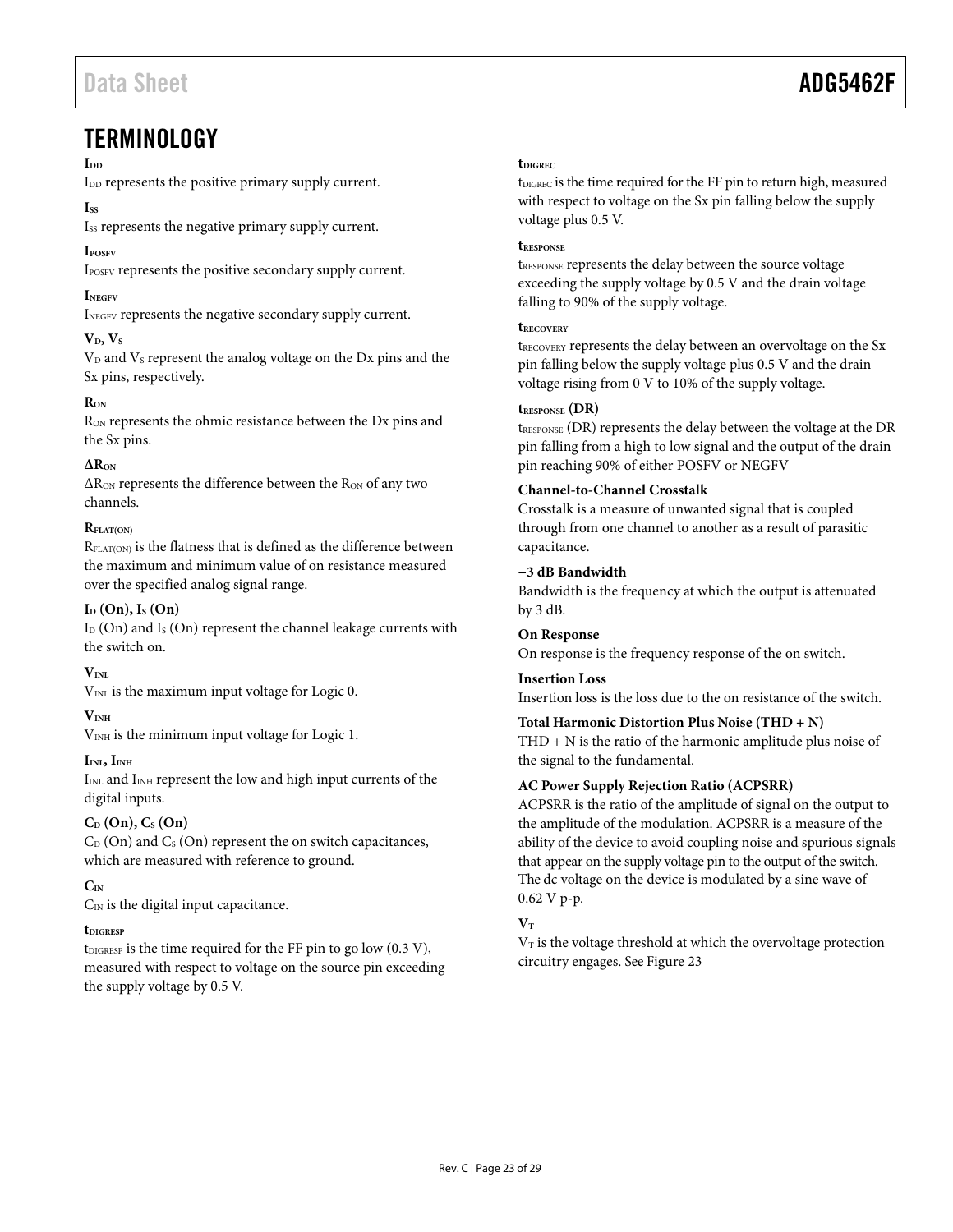## <span id="page-23-1"></span>THEORY OF OPERATION

### <span id="page-23-2"></span>**SWITCH ARCHITECTURE**

Each channel of the [ADG5462F](http://www.analog.com/ADG5462F?doc=ADG5462F.pdf) consists of a parallel pair of NDMOS and PDMOS transistors. This construction provides excellent performance across the signal range. The [ADG5462F](http://www.analog.com/ADG5462F?doc=ADG5462F.pdf) channels present only as a typical impedance of 10  $\Omega$  when input signals with a voltage between POSFV and NEGFV are applied.

Additional internal circuitry enables the switch to detect overvoltage inputs by comparing the voltage on the source pin (Sx) with POSFV and NEGFV. A signal is considered overvoltage if it exceeds the secondary supply voltages by the voltage threshold  $(V_T)$ . The threshold voltage is typically 0.7 V, but it ranges from 0.8 V at −40°C down to 0.6 V at +125°C. See [Figure 23](#page-15-0) to see the change in  $V_T$  with operating temperature.

The maximum voltage that can be applied to any source input is −55 V or +55 V. When the device is powered using a single supply of 25 V or greater, the maximum negative signal level is reduced. It reduces from  $-55$  V at V<sub>DD</sub> = +25 V to  $-40$  V at V<sub>DD</sub> = +40 V to remain within the 80 V maximum rating. Construction of the silicon process allows the channel to withstand 80 V across the switch when it is opened. These overvoltage limits apply whether the power supplies are present or not.



*Figure 48. Switch Channel and Control Function*

<span id="page-23-3"></span>When an overvoltage condition is detected on a source pin (Sx), the switch automatically opens and the source pin (Sx) becomes high impedance and ensures that no current flows through the switch. If the DR pin is driven low, the drain pin (Dx) is pulled to the supply that was exceeded. For example, if the source voltage exceeds POSFV, the drain output pulls to POSFV. The same is true for NEGFV. I[n Figure 27,](#page-15-1) the voltage on the drain pin (Dx) clamps to the POSFV voltage when the source voltage exceeds POSFV by  $V_T$ . If the DR pin is allowed to float or is driven high, the drain pin (Dx) also goes open circuit. I[n Figure 25,](#page-15-2) the voltage on the drain pin (Dx) follows the voltage on the source pin (Sx) until the switch turns off completely and the drain voltage discharges through the load. The output response for each drain pin configuration is shown in [Figure 49.](#page-23-0) The maximum voltage on the drain is limited by the internal ESD diodes and the rate at which the output voltage discharges is dependent on the load at the pin.



*Figure 49. Drain Output Response During Overvoltage Condition*

<span id="page-23-0"></span>During overvoltage conditions, the leakage current into and out of the source pins (Sx) is limited to tens of microamperes. If the DR pin is allowed to float or is driven high, only nanoamperes of leakage are seen on the drain pins (Dx). If the DR pin is driven low, the drain pin (Dx) is pulled to the rail. The device that pulls the drain pin to the rail has an impedance of approximately 40 k $\Omega$ ; therefore, the Dx pin current is limited to about 1 mA during a shorted load condition. This internal impedance also determines the minimum external load resistance required to ensure that the drain pin is pulled to the desired voltage level during a fault.

When an overvoltage event occurs, the channels undisturbed by the overvoltage input continue to operate normally without additional crosstalk.

#### *ESD Performance*

The [ADG5462F](http://www.analog.com/ADG5462F?doc=ADG5462F.pdf) has an ESD rating of 4 kV for the human body model.

The drain pins (Dx) have ESD protection diodes to the secondary supply rails, and the voltage at these pins must not exceed the secondary supply voltage.

The source pins (Sx) have specialized ESD protection that allows the signal voltage to reach  $\pm 55$  V with a  $\pm 22$  V dual supply, and from −40 V to +55 V with a +40 V single supply. See [Figure 48](#page-23-3) for the switch channel overview. Exceeding ±55 V on any source input may damage the ESD protection circuitry on the device.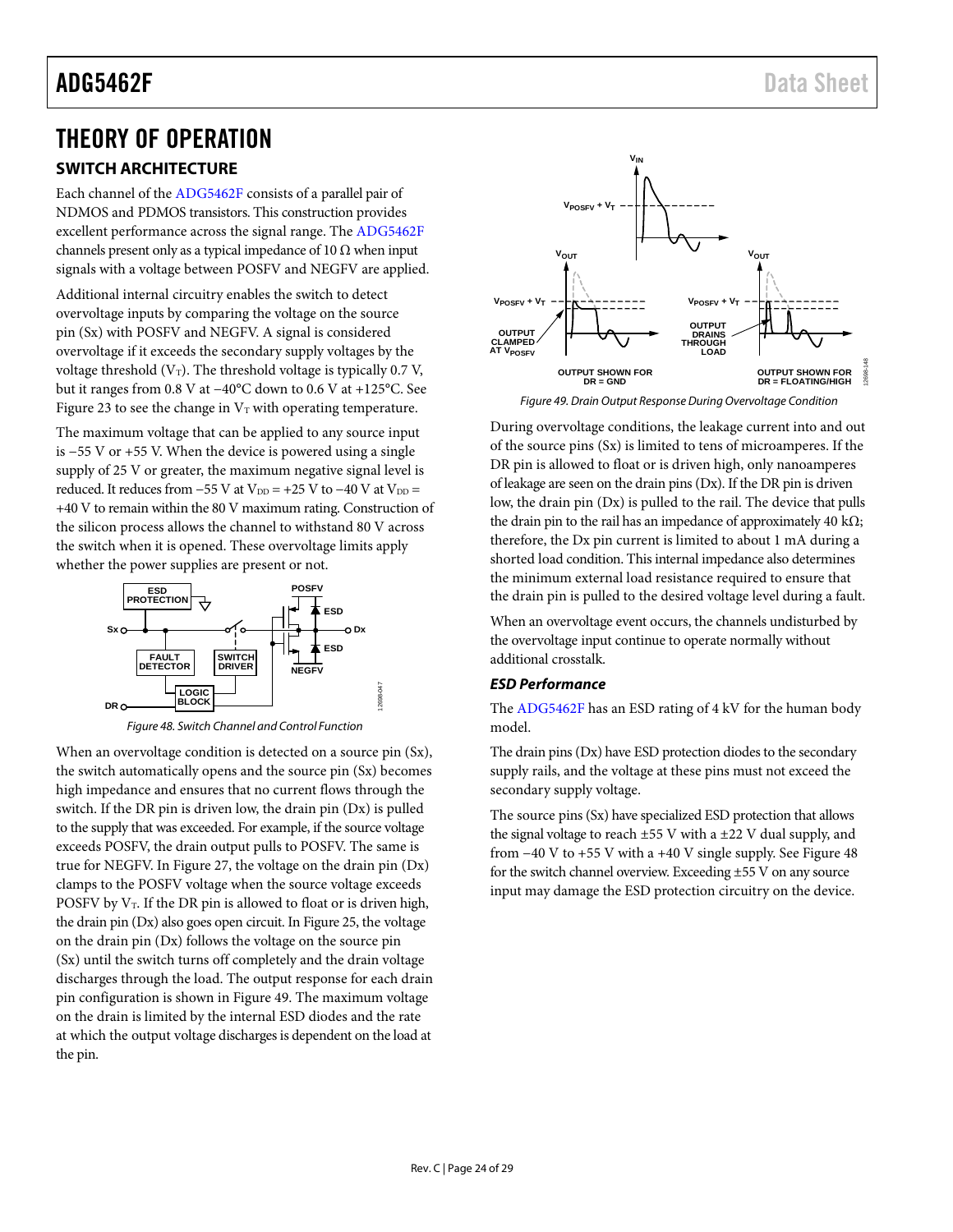#### *Trench Isolation*

In th[e ADG5462F,](http://www.analog.com/ADG5462F?doc=ADG5462F.pdf) an insulating oxide layer (trench) is placed between the NDMOS and the PDMOS transistors of each channel. Parasitic junctions, which occur between the transistors in junction isolated switches, are eliminated, and the result is a switch that is latch-up immune under all circumstances. This device passes a JESD78D latch-up test of ±500 mA for 1 sec, which is the harshest test in the specification.



*Figure 50. Trench Isolation*

#### <span id="page-24-0"></span>**USER DEFINED FAULT PROTECTION**

POSFV and NEGFV are required secondary power supplies that set the level at which the overvoltage protection is engaged. POSFV can be supplied from 4.5 V up to  $V_{DD}$ , and NEGFV can be supplied from Vss to 0 V. If a secondary supply is not available, these pins (POSFV and NEGFV) must be connected to  $V_{DD}$ (POSFV) and  $V_{SS}$  (NEGFV). The overvoltage protection then engages at the primary supply voltages. When the voltages at the source inputs exceed POSFV or NEGFV by  $V_T$ , the channel turns off or, if the device is unpowered, the channel remains off. The source input remains high impedance, and if the DR pin is driven low, the drain pulls to either POSFV or NEGFV. Signal levels up to −55 V and +55 V are blocked in both the powered and unpowered condition as long as the 80 V limitation between the source and supply pins is met.

#### *Power-On Protection*

For the channel to be in the on condition, the following three conditions must be satisfied:

- The primary supply must be  $V_{DD}$  to  $V_{SS} \geq 8$  V.
- For POSFV, the secondary supply must be between 4.5 V and V<sub>DD</sub>, and for NEGFV, the secondary supply must be between Vss and 0 V.
- The input signal must be between NEGFV  $V_T$  and  $POSFV + V_T$ .

When the channel is on, signal levels up to the secondary supply rails are passed.

The channel responds to an analog input that exceeds POSFV or NEGFV by a threshold voltage  $(V_T)$  by turning off. The absolute input voltage limits are −55 V and +55 V, while maintaining an 80 V limit between the source pin (Sx) and the supply rails. The switch remains off until the voltage at the source pin (Sx) returns to between POSFV and NEGFV.

The fault response time ( $t_{\text{RESPONSE}}$ ) when powered by a  $\pm 15$  V dual supply is typically 460 ns, and the fault recovery time ( $t_{RECOVERY}$ ) is 720 ns. These values vary with supply voltage and output load conditions.

The maximum stress across the channel and between the source pin (Sx) and any supply pin is 80 V; therefore, pay close attention to this limit if using the device in a single-supply configuration and a negative overvoltage is applied to the device.

For example, consider the case where the device is set up in a single supply configuration, as shown in [Figure 51.](#page-24-1)

- $V_{DD} = POSTV = 36 V, V_{SS} = NEGFV = GND = 0 V$
- $$1 = +36$  V,  $$2 = +5$  V, and  $$3 = -40$  V
- The voltage difference from S1 to  $V_{DD}/POSFV = 0 V$ , and to  $V_{SS}/NEGFV = 36 V$
- The voltage difference from S2 to  $V_{DD}/\text{POSFV} = 31$  V, and to  $V_{SS}/NEGFV = 5 V$
- The voltage difference from S3 to  $V_{DD}/POSFV = 76$  V, and to  $V$ <sub>ss</sub>/NEGFV = 40 V

These calculations are all within device specifications: 55 V maximum fault on source inputs and a maximum of 80 V across the channel or to a supply pin. The voltage on a source pin (Sx) cannot go below −44 V to stay within +80 V maximum.



<span id="page-24-1"></span>*Figure 51[. ADG5462F](http://www.analog.com/ADG5462F?doc=ADG5462F.pdf) in Single-Supply Configuration Under Overvoltage Conditions*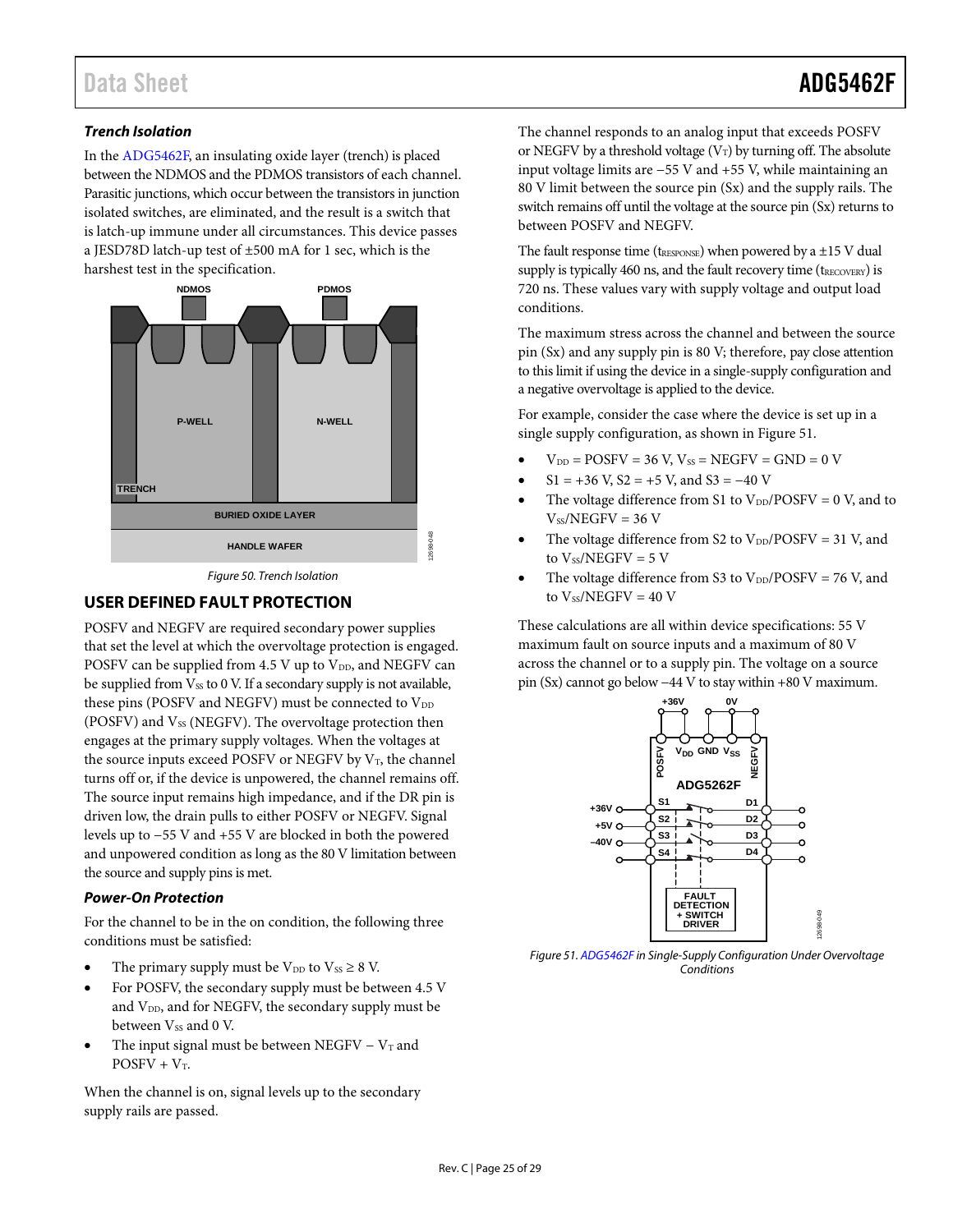#### *Power-Off Protection*

When no power supplies are present, the channel remains in the off condition, and the switch inputs are high impedance. This state ensures that no current flows and prevents damage to the switch or downstream circuitry. The switch output is a virtual open circuit.

The switch remains off regardless of whether the primary and secondary supplies are 0 V or floating. A GND reference must always be present to ensure proper operation. Signal levels of up to ±55 V are blocked in the unpowered condition.

#### *Digital Input Protection*

The [ADG5462F](http://www.analog.com/ADG5462F?doc=ADG5462F.pdf) can tolerate digital input signals being present on the device without power. The digital input is protected against positive faults up to 44 V. The digital input does not offer protection against negative overvoltages. ESD protection diodes connected to GND are present on the digital input.

#### *Overvoltage Interrupt Flag*

The voltages on the source inputs of th[e ADG5462F](http://www.analog.com/ADG5462F?doc=ADG5462F.pdf) are continuously monitored, and an active low digital output pin (FF) indicates the state of the switches.

The voltage on the FF pin indicates if any of the source input pins are experiencing a fault condition. The output of the FF pin is a nominal 3 V when all source pins (Sx) are within normal operating range. If any source pin (Sx) voltage exceeds the supply voltage by  $V_T$ , the FF output reduces to below 0.8 V.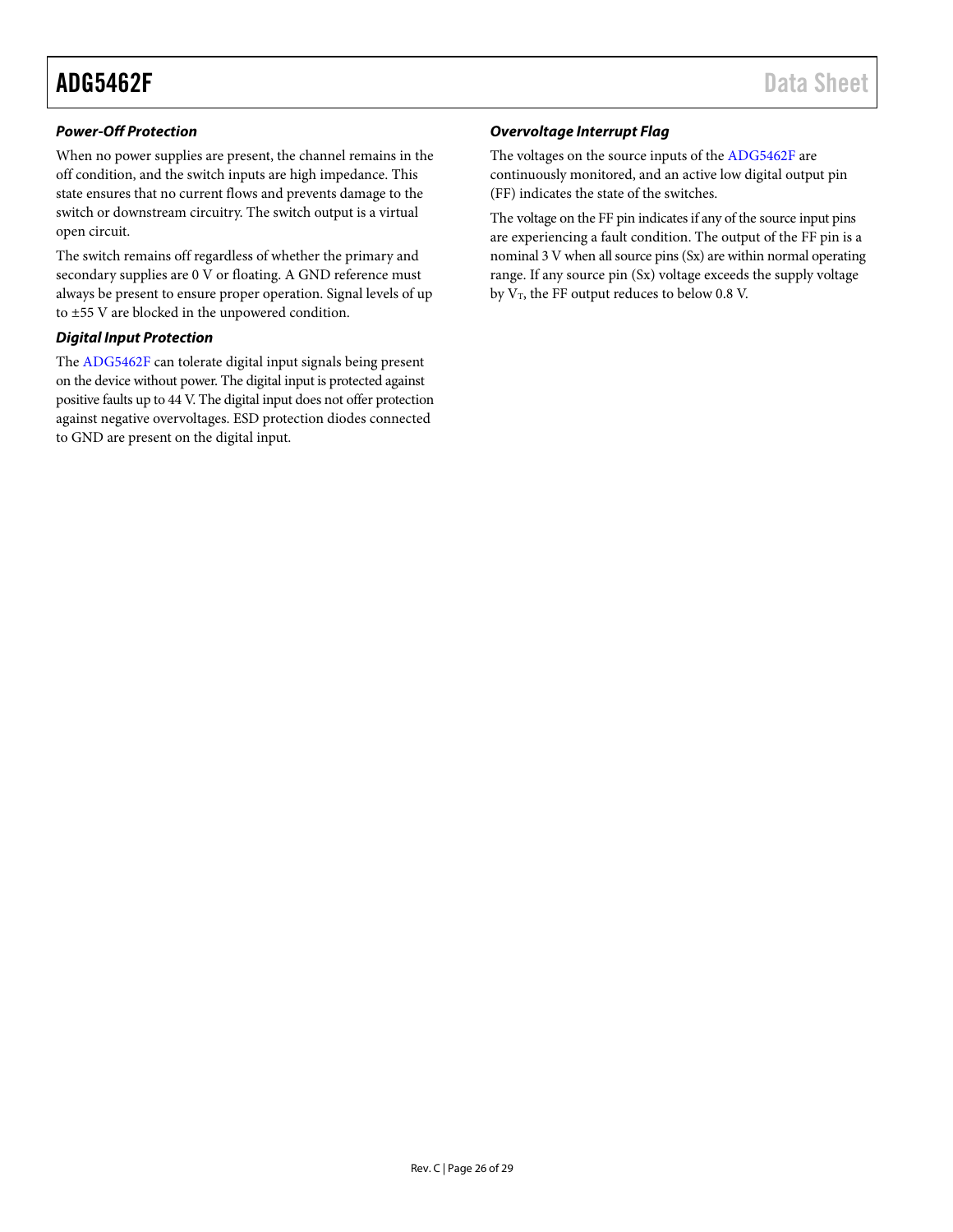### <span id="page-26-0"></span>APPLICATIONS INFORMATION

The overvoltage protected family of switches and multiplexers provide robust solutions for instrumentation, industrial, automotive, aerospace, and other harsh environments where overvoltage signals can be present, and the system must remain operational both during and after the overvoltage has occurred.

#### <span id="page-26-1"></span>**POWER SUPPLY RAILS**

To guarantee correct operation of the device, 0.1 µF decoupling capacitors are required on the primary and secondary supplies. If they are driven from the same supply, then one set of 0.1  $\mu$ F decoupling capacitors is sufficient.

The secondary supplies (POSFV and NEGFV) provide the current required to operate the fault protection and, therefore, must be low impedance supplies. Therefore, they can be derived from the primary supply by using a resistor divider and buffer.

The secondary supply rails (POSFV and NEGFV) must not exceed the primary supply rails ( $V_{DD}$  and  $V_{SS}$ ) because this can lead to a signal passing through the switch unintentionally.

The  $ADG5462F$  can operate with bipolar supplies between  $\pm 5$  V and  $\pm$ 22 V. The supplies on  $V_{DD}$  and  $V_{SS}$  need not be symmetrical but the  $V_{DD}$  and  $V_{SS}$  range must not exceed 44 V. Th[e ADG5462F](http://www.analog.com/ADG5462F?doc=ADG5462F.pdf) can also operate with single supplies between 8 V and 44 V with V<sub>SS</sub> connected to GND.

The [ADG5462F](http://www.analog.com/ADG5462F?doc=ADG5462F.pdf) is fully specified at  $\pm$ 15 V,  $\pm$ 20 V,  $+12$  V, and +36 V supply ranges.

#### <span id="page-26-2"></span>**POWER SUPPLY SEQUENCING PROTECTION**

The channels remain open when the device is unpowered and signals from −55 V to +55 V can be applied without damaging the device. Only when the supplies are connected, and the signal is within normal operating range, do the channels close. Placing the [ADG5462F](http://www.analog.com/ADG5462F?doc=ADG5462F.pdf) between external connectors and sensitive components offers protection in systems where a signal is presented to the source pins (Sx) before the supply voltages are available.

#### <span id="page-26-3"></span>**POWER SUPPLY RECOMMENDATIONS**

Analog Devices, Inc., has a wide range of power management products to meet the requirements of most high performance signal chains.

An example of a bipolar power solution is shown in [Figure 52.](#page-26-7)  The [ADP7118](http://www.analog.com/ADP7118?doc=ADG5462F.pdf) an[d ADP7182](http://www.analog.com/ADP7182?doc=ADG5462F.pdf) can be used to generate clean positive and negative rails from the dual switching regulator output. These rails can power the [ADG5462F,](http://www.analog.com/ADG5462F?doc=ADG5462F.pdf) an amplifier, and/or a precision converter in a typical signal chain.

<span id="page-26-7"></span>



| Table 8. Recommended Power Management Devices |  |
|-----------------------------------------------|--|
|-----------------------------------------------|--|

| Product | <b>Description</b>                                           |
|---------|--------------------------------------------------------------|
| ADP7118 | 20 V, 200 mA, low noise, CMOS low dropout<br>regulator (LDO) |
| ADP7142 | 40 V, 200 mA, low noise, CMOS LDO                            |
| ADP7182 | -28 V, -200 mA, low noise, linear regulator                  |

#### <span id="page-26-4"></span>**USER DEFINED SIGNAL RANGE**

The primary supplies define the on-resistance profile of the channels, while the secondary supplies define the signal range. Using voltages on POSFV and NEGFV that are lower than V<sub>DD</sub> and Vss, the required signal can benefit from the flat on resistance in the center of the full signal capabilities of the device.

#### <span id="page-26-5"></span>**LOW IMPEDANCE CHANNEL PROTECTION**

The [ADG5462F](http://www.analog.com/ADG5462F?doc=ADG5462F.pdf) can be used as a protective element in signal chains that are sensitive to both channel impedance and overvoltage signals. Traditionally, series resistors are used to limit the current during an overvoltage condition to protect susceptible components.

These series resistors affect the performance of the signal chain and reduce the precision that can be reached. A compromise must be reached on the value of the series resistance that is high enough to sufficiently protect sensitive components but low enough that the precision performance of the signal chain is not sacrificed.

The [ADG5462F](http://www.analog.com/ADG5462F?doc=ADG5462F.pdf) enables the designer to remove these resistors and retain the precision performance without compromising the protection of the circuit.

#### <span id="page-26-6"></span>**HIGH VOLTAGE SURGE SUPPRESSION**

The [ADG5462F](http://www.analog.com/ADG5462F?doc=ADG5462F.pdf) is not intended for use in very high voltage applications. The maximum operating voltage of the transistor is 80 V. In applications where the inputs are likely to be subject to overvoltages exceeding the breakdown voltage, use transient voltage suppressors (TVSs) or similar.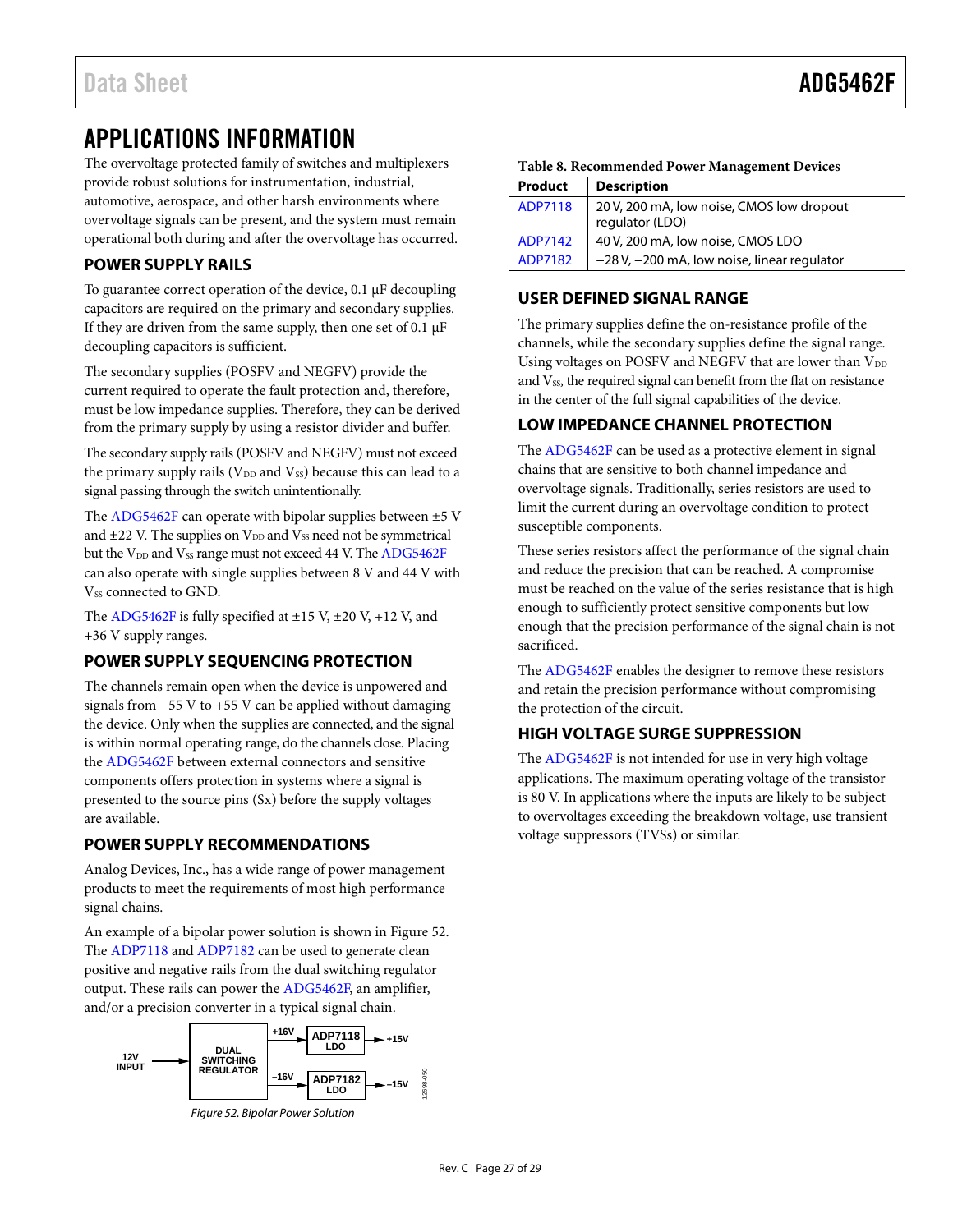#### <span id="page-27-0"></span>**INTELLIGENT FAULT DETECTION**

The [ADG5462F](http://www.analog.com/ADG5462F?doc=ADG5462F.pdf) digital output pin (FF) can interface with a microprocessor or control system and be used as an interrupt flag. This feature provides real-time diagnostic information on the state of the device and the system to which it connects.

The control system can use the digital interrupt to start a variety of actions, such as

- Initiating investigation into the source of the overvoltage fault
- Shutting down critical systems in response to the overvoltage
- Signaling the data recorders to mark data during these events as unreliable or out of specification

For systems that are sensitive during a start-up sequence, the active low operation of the flag allows the system to ensure that the [ADG5462F](http://www.analog.com/ADG5462F?doc=ADG5462F.pdf) is powered on and that all input voltages are within normal operating range before initiating operation.

The FF pin is a weak pull-up, which allows the signals to be combined into a single interrupt for larger modules that contain multiple devices.

The interrupt flag recovery time, tDIGREC, can be decreased from a typical 60 μs to 600 ns by using a 1 kΩ pull-up resistor.

The DR pin can also be used for diagnostic purposes. The FF pin provides an interrupt that indicates one of the four channels has a fault. The DR pin can then be pulled low to find which of the channels has a fault as well as the polarity of the fault. For example, if an ADC downstream is monitoring the channel, a full-scale reading then indicates a positive fault, and a zero-scale reading indicates a negative fault.

#### <span id="page-27-1"></span>**LARGE VOLTAGE, HIGH FREQUENCY SIGNALS**

[Figure 24](#page-15-3) illustrates the voltage range and frequencies that the [ADG5462F](http://www.analog.com/ADG5462F?doc=ADG5462F.pdf) can reliably convey. For signals that extend across the full signal range from  $V_{SS}$  to  $V_{DD}$ , keep the frequency less than 3 MHz. If the required frequency is greater than 3 MHz, decrease the signal range appropriately to ensure signal integrity.